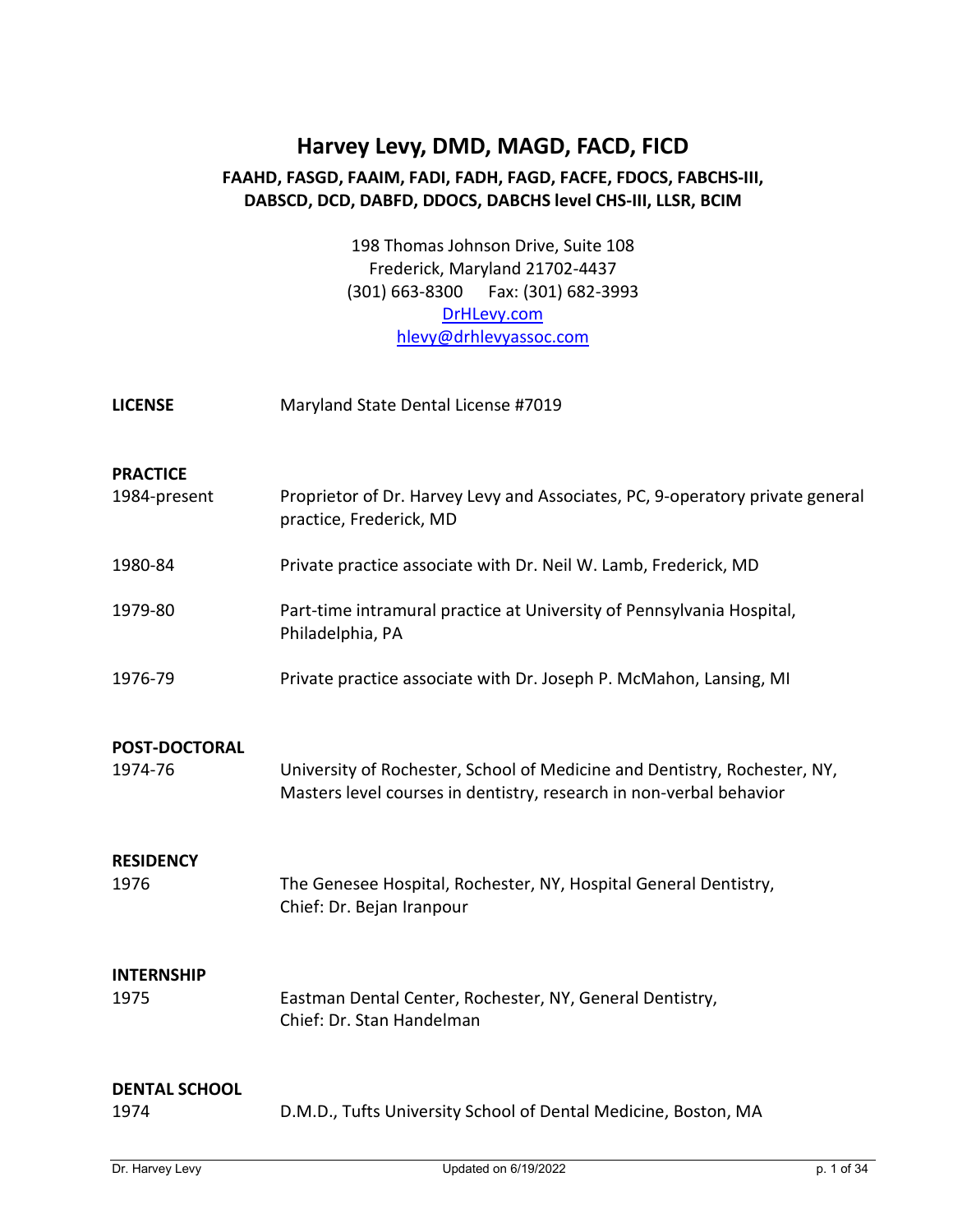| <b>EXTERNSHIPS</b>                 |                                                                                  |
|------------------------------------|----------------------------------------------------------------------------------|
| 1974                               | Pedodontics at Maine Medical Center, Portland, ME, Chief: Dr. Tom Cannon         |
| 1973                               | Orthodontics at London Hospital Dental Institute, London, England                |
| 1973                               | Oral Surgery at Edinburgh University Dental Clinic, Edinburgh, Scotland          |
| <b>COLLEGE</b><br>1970             | B.A. Biology, Brooklyn College of the C.U.N.Y., Brooklyn, NY                     |
| <b>BOARD CERTIFICATION</b><br>2009 | American Association of Integrative Medicine                                     |
| <b>DIPLOMATE</b><br>2015           | American Board for Certification in Homeland Security CHS-III                    |
| 2008                               | Dental Organization for Conscious Sedation                                       |
|                                    | 2004, Renewed 2015 American Board of Special Care Dentistry                      |
| 2001                               | <b>College of Dentistry</b>                                                      |
| 1998                               | American Board of Forensic Dentistry (American College of Forensic<br>Examiners) |
| <b>MASTERSHIP</b><br>1991          | Academy of General Dentistry                                                     |
| <b>FELLOWSHIPS</b><br>2020         | <b>International College of Dentists</b>                                         |
| 2020                               | American College of Dentists                                                     |
| 2008                               | Dental Organization for Conscious Sedation                                       |
| 2006                               | American College of Forensic Examiners Institute                                 |
| 2001                               | American Board for Certification in Homeland Security CHS-III                    |
| 2001                               | American Association of Integrative Medicine                                     |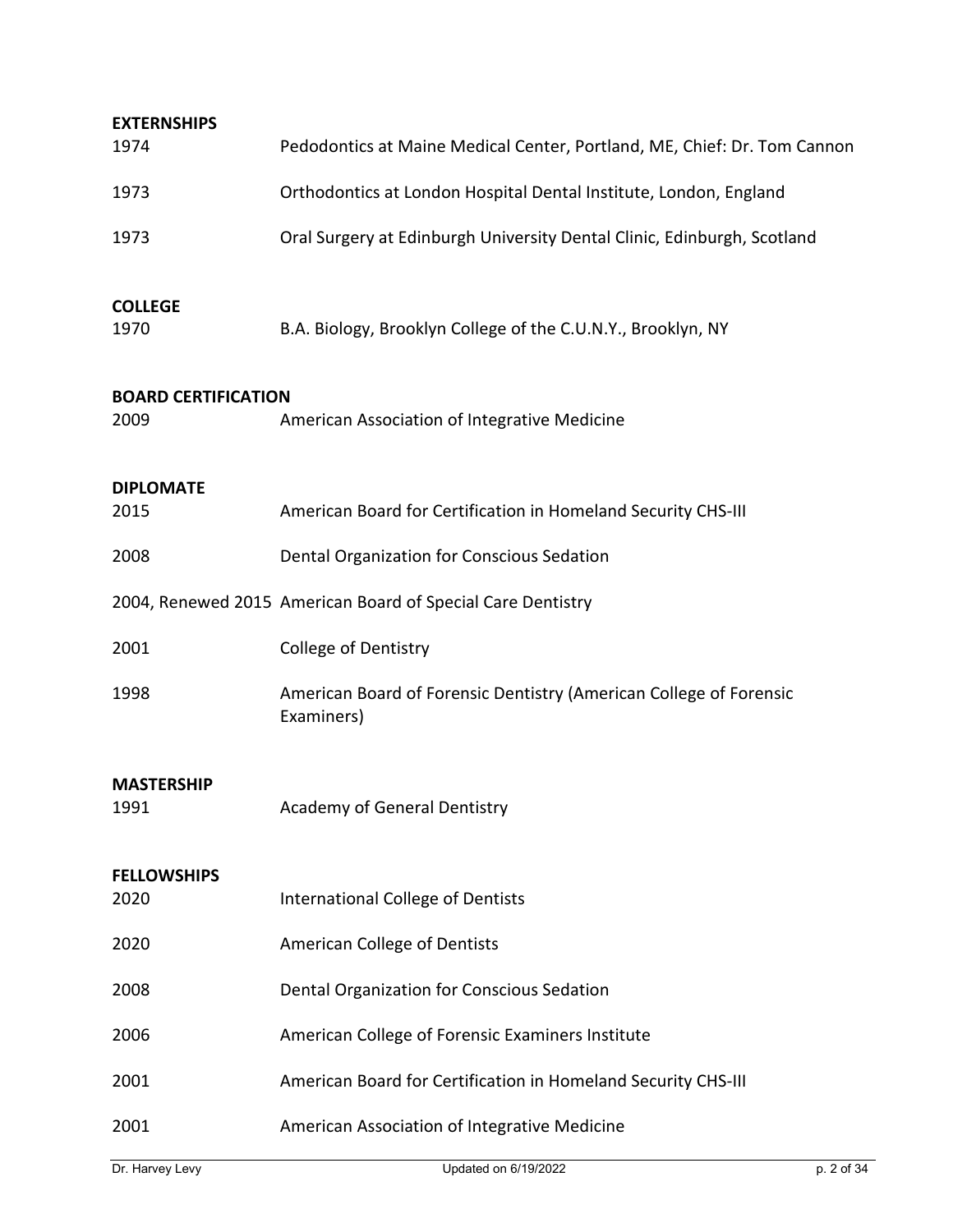| 1992                           | Academy of Dentistry for the Handicapped                                                                                       |
|--------------------------------|--------------------------------------------------------------------------------------------------------------------------------|
| 1991                           | American Society for Geriatric Dentistry                                                                                       |
| 1989                           | American Association of Hospital Dentists                                                                                      |
| 1988                           | Academy of Dentistry International                                                                                             |
| 1983                           | Academy of General Dentistry                                                                                                   |
| <b>FACULTY</b><br>2016-Present | University of Maryland, School of Dentistry, Dean's Faculty, Clinical Instructor                                               |
| <b>AWARDS &amp; HONORS</b>     |                                                                                                                                |
| 2021                           | Special Care Dentistry Association's Harold Berk Award (virtually from<br>Chicago, IL)                                         |
| 2021                           | The 2021-2022 Frederick's Best Places to Work presented by Mayor Michael<br>O'Connor                                           |
| 2021                           | Frederick County Human Rights Award by Frederick County Human Relations<br>Council                                             |
| 2020                           | Sixth "Lifelong Learning and Service Recognition" by the Academy of General<br>Dentistry, virtual in Las Vegas, NV (virtually) |
| 2019                           | Congressional Citation for National Children's Dental Month by David Trone,<br>Member of Congress, US House of Representatives |
| 2018                           | Best of the Best General Dentists by Frederick News/Post poll, Frederick, MD                                                   |
| 2017                           | 2017-18 Frederick's Best Places to Work - Giving Back Award, Frederick, MD                                                     |
| 2017                           | Tufts University Alumni Distinguished Achievements Award, Boston, MA                                                           |
| 2016                           | Fifth "Lifelong Learning and Service Recognition" by the Academy of General<br>Dentistry, Boston, MA                           |
| 2015                           | Special Care Dentistry Association's Saul Kamen Award, Denver, CO                                                              |
| 2015                           | Pioneer Award - US Martial Arts Black Belt Hall of Fame, Branson, MO                                                           |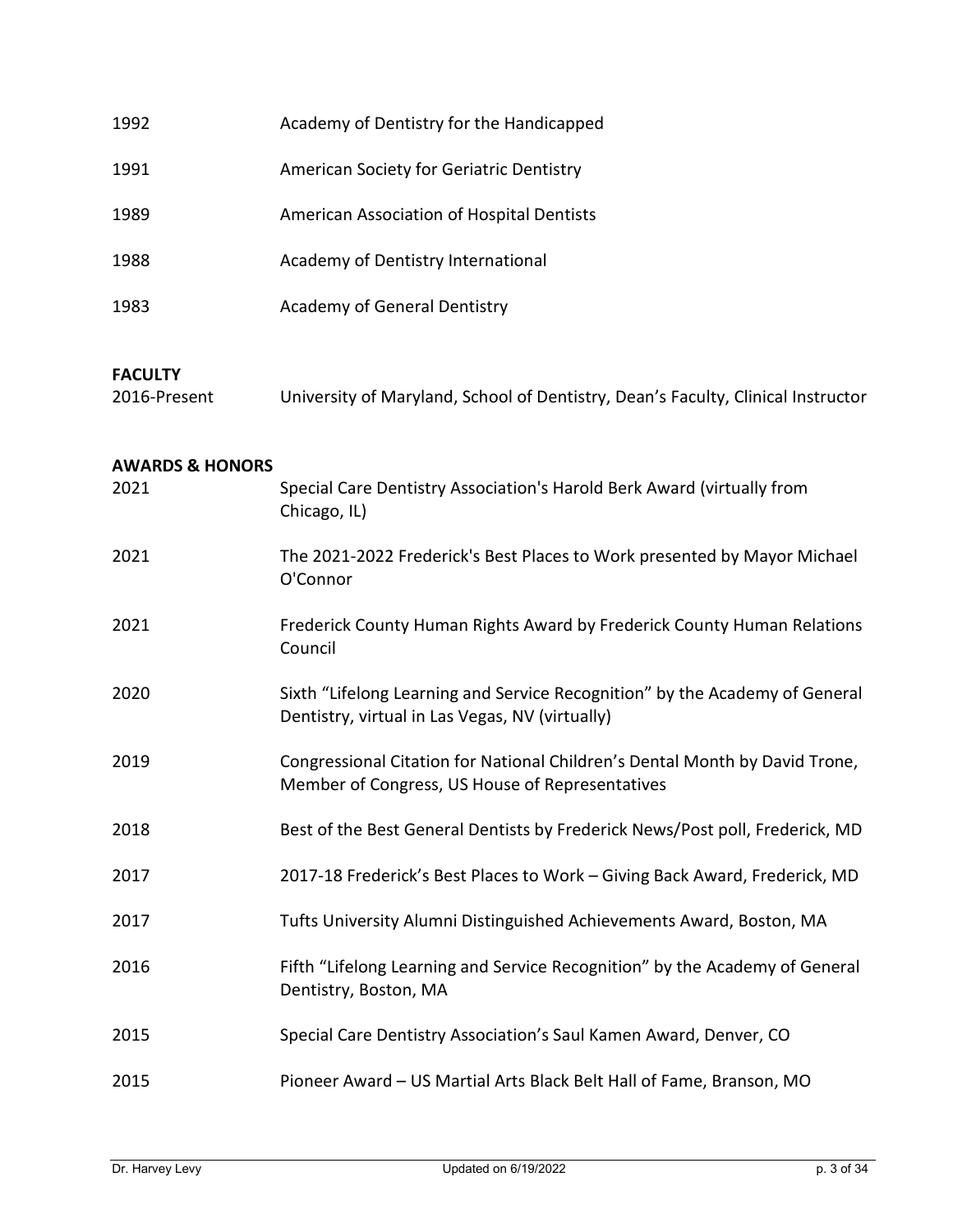| 2015    | Recipient "Tomorrow's Smiles Dentist" award by the National Children's Oral<br>Health Foundation, Charlotte, NC               |
|---------|-------------------------------------------------------------------------------------------------------------------------------|
| 2014    | Fourth "Lifelong Learning and Service Recognition" by the Academy of<br>General Dentistry, Detroit, MI                        |
| 2014    | Inaugural recipient of Maryland State Association's Arthur Fridley<br>Humanitarian Award, Ocean City, MD                      |
| 2014    | Third induction into US Martial Arts Black Belt Hall of Fame, St. Louis, MO                                                   |
| 2013    | Frederick County, "Best Places to Work" first place winner, by Frederick<br>Chamber of Commerce, Frederick, MD                |
| 2012    | Third "Lifelong Learning and Service Recognition" by the Academy of General<br>Dentistry, Philadelphia, PA                    |
| 2012    | Frederick County, "Best Places to Work" first runner up, Honorable Mention<br>by Frederick Chamber of Commerce, Frederick, MD |
| 2012    | Maryland "Governor's Citation"                                                                                                |
| 2012    | Instructor of the Year, US Martial Arts Black Belt Hall of Fame, Nashville, TN                                                |
| 2012    | "Leading Physician of the World" by The International Association of Dentists                                                 |
| 2010    | Second "Lifelong Learning and Service Recognition" by the Academy of<br>General Dentistry, New Orleans, LA                    |
| 2010    | Maryland "Governor's Citation"                                                                                                |
| 2010    | U.S. Martial Arts Black Belt Hall of Fame, Nashville, TN                                                                      |
| 2009-10 | "Cambridge Who's Who among Executives, Professionals and Entrepreneurs"                                                       |
| 2006-16 | "America's Top Dentists", by the Consumers' Research Council of America                                                       |
| 2006    | "Lifelong Learning and Service Recognition" by the Academy of<br>General Dentistry, Denver, CO                                |
| 2007    | "Oral Health Care Award," by the Morgan State University-Public Health,<br>Washington, DC                                     |
| 2002    | "Access to Care Award," by the American Dental Association, Chicago, IL                                                       |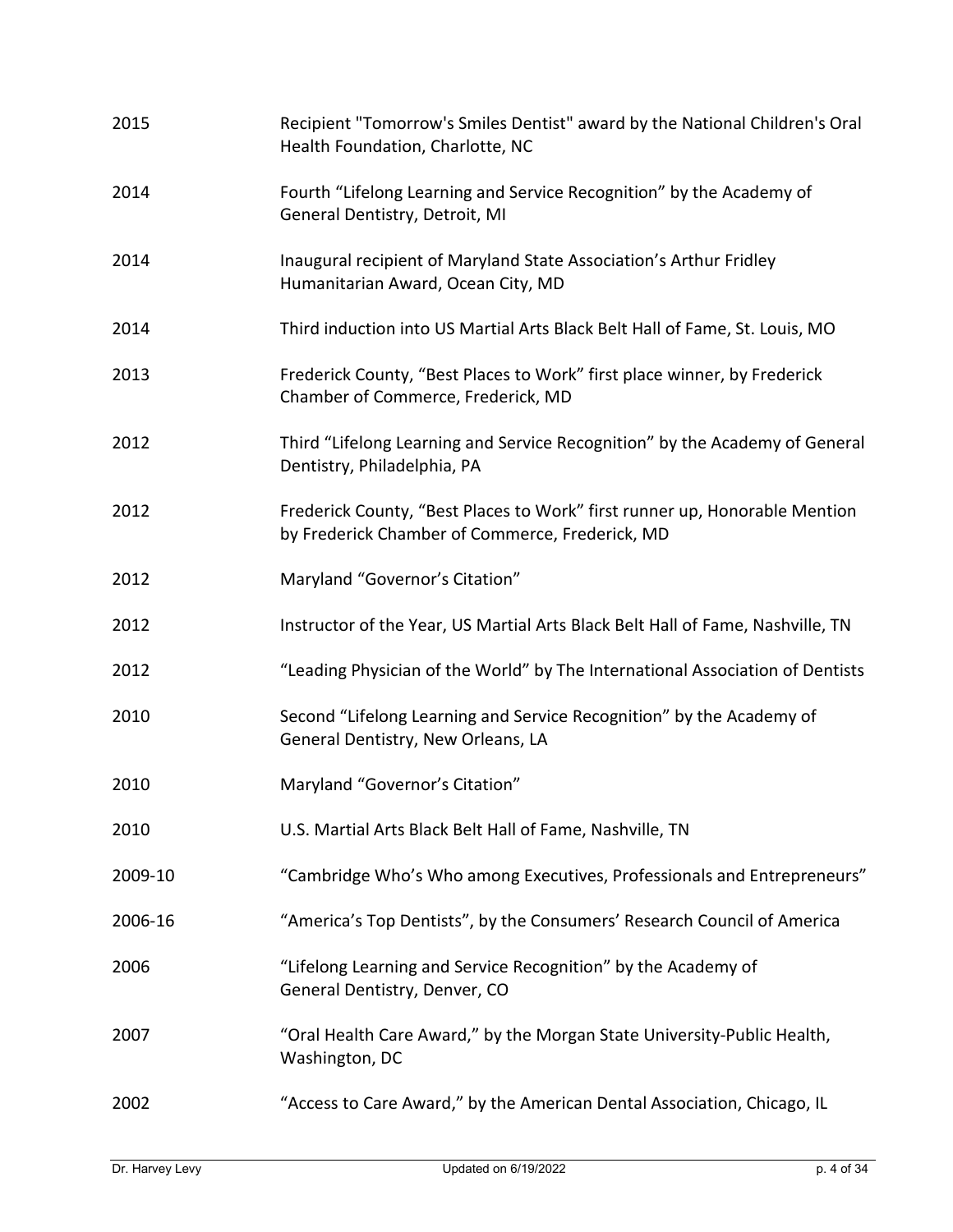| 2002             | "Good Samaritan Award," by Frederick Memorial Hospital<br>(highest Annual award)                                                              |
|------------------|-----------------------------------------------------------------------------------------------------------------------------------------------|
| 2001             | Torch Runner for 2002 Winter Olympics, by the U.S. Olympic Committee                                                                          |
| 2001             | Awardee (\$5,000 grant), by the Maryland Society for Crippled Children<br>and Adults                                                          |
| 2001             | Maryland "Senatorial Proclamation"                                                                                                            |
| 2001             | Maryland "Governor's Citation"                                                                                                                |
| 1994-95, 1999-02 | "Who's Who in Dentistry" by the National Registry of Who's Who                                                                                |
| 1994-16          | Certificate of Appreciation: Donated Dental Services Program, by The<br>Maryland Foundation of Dentistry for the Handicapped                  |
| 1993             | "Human Relations Award," by the Frederick County Human Relations<br>Commission, Frederick, MD                                                 |
| 1992             | "Community Service Award" by Beth Sholom Congregation of Frederick, MD                                                                        |
| 1991             | "Outstanding Professional of the Year" by Association of Retarded Citizens of<br>Maryland                                                     |
| 1986             | "Humanitarian of the Year" by Academy of General Dentistry, Philadelphia, PA                                                                  |
| 1983             | "Doctor of the Year" by Maryland Governor's Commission on Employment of<br>the Handicapped                                                    |
| <b>TEACHING</b>  |                                                                                                                                               |
| 2016-Present     | Instructor/Dean's Faculty, University of MD Dental School, Baltimore, MD                                                                      |
| 1993-Present     | Part-time Guest Lecturer, University of MD Dental School, Baltimore, MD                                                                       |
| 1980-86          | Part-time Associate Professor in Dental Radiology, Frederick Community<br>College, Frederick Community College, Frederick, MD                 |
| 1979-80          | Full-time Instructor and Program Coordinator for General Practice Residency<br>Program, University of Pennsylvania Hospital, Philadelphia, PA |
| 1976-92          | C.P.R., BLS Instructor for American Heart Association                                                                                         |
| 1976-90          | C.P.R., BLS Instructor-Trainer for the American Heart Association                                                                             |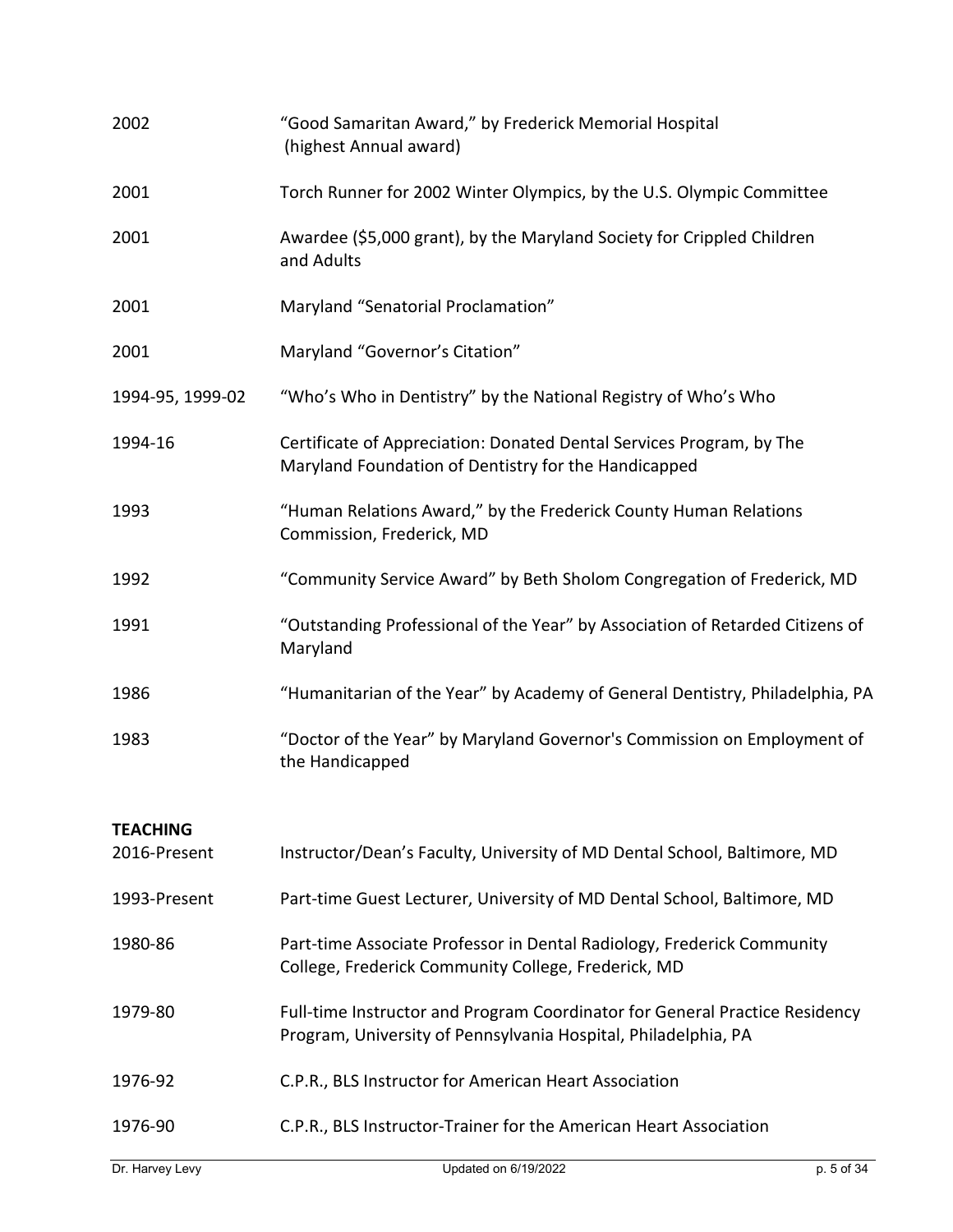## **ONLINE COURSES DEVELOPED**

| February 21, 2017                         | "Little known secret techniques to open ANYONE's mouth." Viva Learning<br>Webinar, 1-hour online lecture (1 CE credit), DentalEZ Learning                                  |
|-------------------------------------------|----------------------------------------------------------------------------------------------------------------------------------------------------------------------------|
| December 21, 2016                         | "Operatory Chairs that Make Any Operatory Wheelchair and Gurney<br>Accessible" Viva Learning Webinar, 1-hour online lecture (1 CE credit),<br>DentalEZ Learning            |
| December 20, 2016                         | "Multi-purpose Intraoral Light for Dental and Oral Cancer Exams" Viva<br>Learning Webinar, 1-hour online lecture (1 CE credit), DentalEZ Learning                          |
| February 7, 2013                          | "Access to Care: An Extraordinary Practice Expander" Viva Learning Webinar,<br>1-hour online lecture (1 CE credit), DentalEZ Learning                                      |
| 2009                                      | "Office Management of Anxious and Special-Needs Patients," DentalEdu.TV<br>now Nova.edu, 3.5-hour online course (3.5 CE credits), Available for download<br>on our website |
| 2009                                      | "Extractions with No Fatigue and Few Fractures," DentalEdu.TV now<br>Nova.edu, 2.5-hour online course (2.5 CE credits), Available for download on<br>our website           |
| 2009                                      | "Hospital General Dentistry," DentalEdu.TV now Nova.edu, 3-hour online<br>course (3 CE credits), Available for download on our website                                     |
|                                           |                                                                                                                                                                            |
| <b>HOSPITAL AFFILIATE</b><br>2022-present | Active staff UMROI Kernan Hospital, Baltimore, MD                                                                                                                          |
| 2022-present                              | Active staff Adventist Health Care, Shady Grove, MD                                                                                                                        |
| 2019-present                              | Active Staff, Department of Surgery, Meritus Medical Center,<br>Hagerstown, MD                                                                                             |
| 2019-2021                                 | Active Staff Dental Surgery Center, Largo, MD                                                                                                                              |
| 1980-present                              | Active staff, Department of Surgery, Frederick Memorial Hospital,<br>Frederick, MD                                                                                         |
| 2001-04                                   | Staff, Amber Ridge Surgical Suite, Ambulatory SurgiCenter, Frederick, MD                                                                                                   |
| 1989-00                                   | Associate Staff, Department of Surgery, Washington County Hospital,<br>Hagerstown, MD                                                                                      |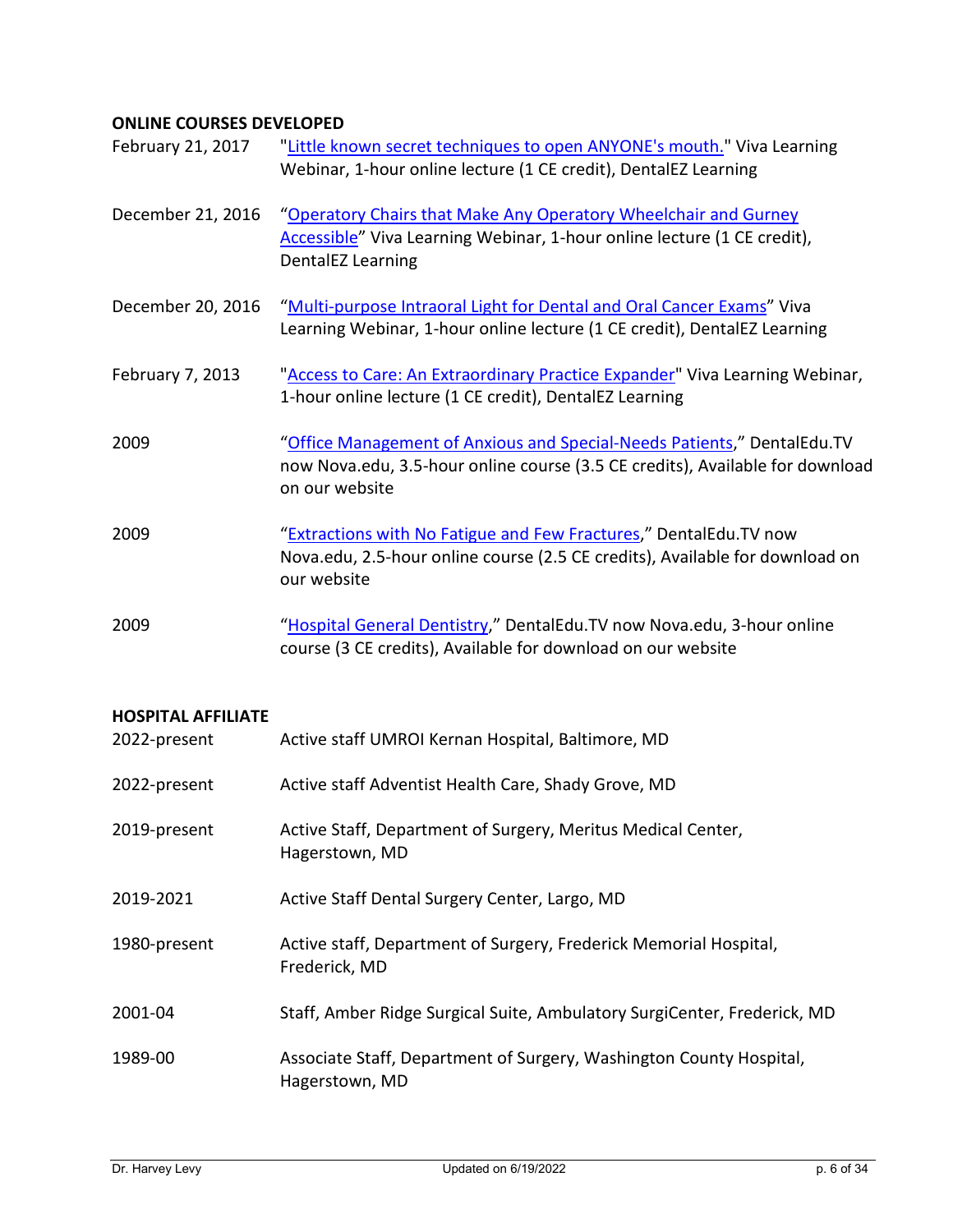#### **PUBLICATIONS**

"Imagine There's No Dentist" article for Florida AGD, June 2022 [\(PDF of](https://www.drhlevy.com/wp-content/uploads/2022/06/Harvey-Levy-Florida-Focus-June-2022.pdf)  [article\)](https://www.drhlevy.com/wp-content/uploads/2022/06/Harvey-Levy-Florida-Focus-June-2022.pdf)

"Nitrous Oxide in the Dental Office" Dental Learning (at publishers, to be printed 2022)

"Patients with Anxiety or Special Needs" - part 4 Georgia Dental Association Foundation for Oral Health, Nov/Dec 2021 [\(PDF of article\)](https://www.drhlevy.com/wp-content/uploads/2021/10/GDA-Harvey-Levy-article-4-Oct-2021.pdf)

"Patients with Anxiety or Special Needs" - part 3 Georgia Dental Association Foundation for Oral Health, Sept/Oct 2021 [\(PDF of article\)](https://www.drhlevy.com/wp-content/uploads/2021/09/GDA-Levy-article-3_print.pdf)

"Patients with Anxiety or Special Needs" - part 2 Georgia Dental Association Foundation for Oral Health, July/August 2021 [\(PDF of article\)](https://www.drhlevy.com/wp-content/uploads/2021/09/GDA-Levy-article-2_print.pdf)

"Patients with Anxiety or Special Needs" - part 1 Georgia Dental Association Foundation for Oral Health, March/April 2021 [\(PDF of Article\)](https://www.drhlevy.com/wp-content/uploads/2021/09/GDA-Levy-article-1_print.pdf)

"Keep That Appointment: Why you shouldn't ignore your child's oral health during the COVID-19 Pandemic" Gina Gallucci White, Frederick's Child Magazine, February/March 2021 [\(PDF of Article\)](https://drhlevy.com/wp-content/uploads/2021/03/Frederick-Child-article.pdf)

"Small Circle JuJitsu – History and Practice." Oshiego (Contributions by Harvey Levy,) Stirling Bridge Publications, 2020

"Treating Patients with Anxiety of Special-Needs," PAGD Keystone Explorer Fall 2019, pages 4-9 [\(PDF of article\)](https://www.drhlevy.com/wp-content/uploads/2021/09/PAGD_Fall2019_Levy.pdf)

"General Dentistry for Children with Cerebral Palsy," Chapter in *Cerebral Palsy, 2nd ed;* section 11, chap 3; Freeman Miller et al (Ed. in Chief) (Contributions by Harvey Levy,) Springer Publisher, May 2018. [\(PDF of article\)](https://www.drhlevy.com/wp-content/uploads/2021/09/cerebralpalsy.pdf)

"Special Care Dentistry - Treating Adult Patients" Kelly Rehan (All photos by Dr. Harvey Levy,) AGD Impact November 2018 46:11, pp 10-15 [\(PDF of](https://www.drhlevy.com/wp-content/uploads/2021/09/agdimpactnov2018.pdf)  [article\)](https://www.drhlevy.com/wp-content/uploads/2021/09/agdimpactnov2018.pdf)

"Ryukyu Kempo: History & Practice," Kubichiridushi (Contributions by Harvey Levy,) *Sterling Bridge Publications,* 2018

"Comprehensive General Dentistry in the O.R., Part 2," NYSAGD, Fall 2016. (PDF of [articles part 1 & 2\)](https://www.drhlevy.com/wp-content/uploads/2021/09/NYSAGD_article_part1and2.pdf)

"Stressed Out of the Dental Chair," Lindsey Lewandowski (Contributions by Harvey Levy,) AGD Impact September 2016 44:9 pp 16-21, 32 [\(PDF of article\)](https://www.drhlevy.com/wp-content/uploads/2021/09/agdimpact.pdf)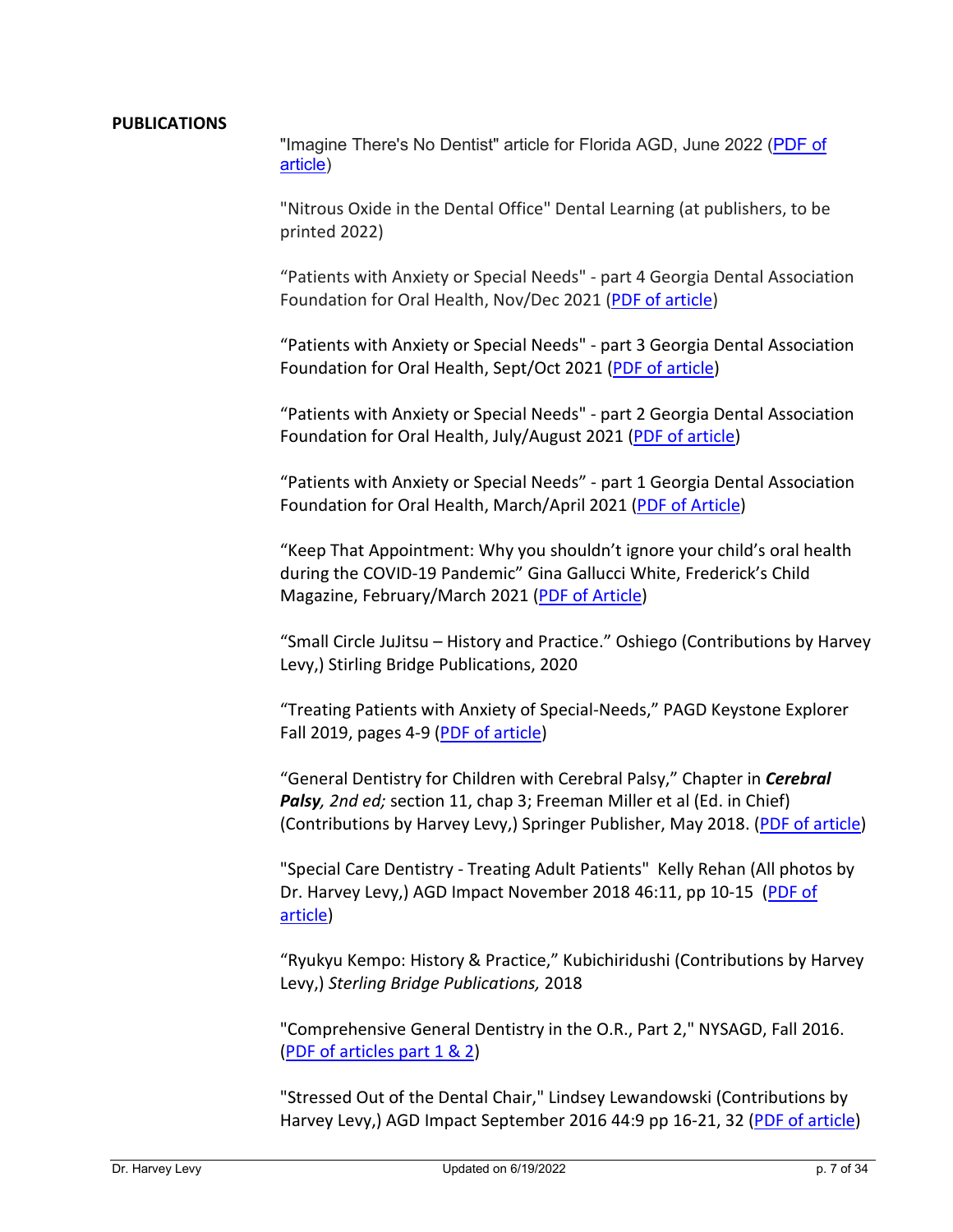"Why People Don't Go to the Dentist", July 2016 Volume 50:7, pp 1-12, Maryland State Dental Association Newsletter [\(PDF of article\)](https://www.drhlevy.com/wp-content/uploads/2021/09/MSDA_July2016.pdf)

"Tools and Equipment for Managing Special Care Patients Anywhere" Dental Clinics of North America; Volume 60, Issue 3, DCA811 Pages 567-91 (July 2016) [\(PDF of article\)](https://www.drhlevy.com/wp-content/uploads/2021/09/toolsandequipment.pdf)

"Why People Don't Go to the Dentist", June-July 2016, Frederick's Child, Volume 25, issue 6, pp 28-31 [\(PDF of article\)](https://www.drhlevy.com/wp-content/uploads/2021/09/fredericks_child_2016_scan.pdf)

"Comprehensive General Dentistry in the O.R., Part 1," NYSAGD, Winter 2016, pp. 6-12. [\(PDF of articles part 1 & 2\)](http://drhlevyassoc.com/clinicians/pubs/NYSAGD_article_part1and2.pdf)

"Treating Patients with Anxiety of Special Needs: There's Always a Way," *Texas Dental Journal*, February 2015, pp. 124-129. [\(PDF of article\)](https://www.drhlevy.com/wp-content/uploads/2021/09/hlevy-texas-dental-assn2015.pdf)

"Prometheus – The George Dillman Story," Peter Hobart et al (Contributions by Harvey Levy,) *Kalindi Press,* 2014

"Portable Dentistry," Chapter 18 in *[Geriatric Dentistry](http://www.wiley.com/WileyCDA/WileyTitle/productCd-EHEP003268.html)*, Paula Friedman (Ed. in Chief), Wiley Publishing, 2014. [\(PDF of article\)](http://www.wiley.com/WileyCDA/WileyTitle/productCd-1118300165,subjectCd-DN00.html)

["My Success with OraVerse,](http://www.dentalproductshopper.com/article/oraverse-1)" blog article, 9/25/2014, Dental Product Shopper

["My Greatest Practice Builder,](http://www.dentalez.com/blog/item/1694-my-greatest-practice-builder-dentalez-air-glide-j-series-and-nusimplicity-operatory-chairs)" blog article, 5/15/14, DentalEZ. "Dental Education by Circuit Training", *Dentaltown*, **14**:7, July 2013, pp 118- 128. [\(PDF of article\)](https://www.drhlevy.com/wp-content/uploads/2021/09/levy-DTJul13pg118.pdf)

"There is No Excuse for No Dental Care"; *[The Waiting Room Magazine,](http://www.thewaitingroommagazine.com/)* June 2013 1:1 p. 86. [\(PDF of article\)](http://www.drhlevyassoc.com/clinicians/pubs/theres-no-excuse-waiting-room-mag.pdf)

["There is No Excuse for No Dental Care: Overcoming Dental Phobias"](http://thetoothofthematter.org/there-is-no-excuse-for-no-dental-care-overcoming-dental-phobias/), in *The Tooth of the Matter*, Oregon Dental Association blog, April 2, 2013. [\(PDF of article\)](https://www.drhlevy.com/wp-content/uploads/2021/09/levy-NoExcuseforNoDentalCare.pdf)

"Give Kids a Smile Program," Maryland Academy o*f General Dentistry Impressions*, Summer 2012, p. 10-11. [\(PDF of article\)](https://www.drhlevy.com/wp-content/uploads/2021/09/give_kids_smile_agd_impressoins_summer2012.pdf)

"Training: Management of Anxious and Special-Needs Patients," *Maryland Academy of General Dentistry Impressions,* Summer 2012, p. 8. [\(PDF of article\)](https://www.drhlevy.com/wp-content/uploads/2021/09/training_agd_impressions_summer2012.pdf)

"8th Annual Give Kids a Smile Program Recap," *MSDA Newsletter*, March 2012, 47:3, p. 6.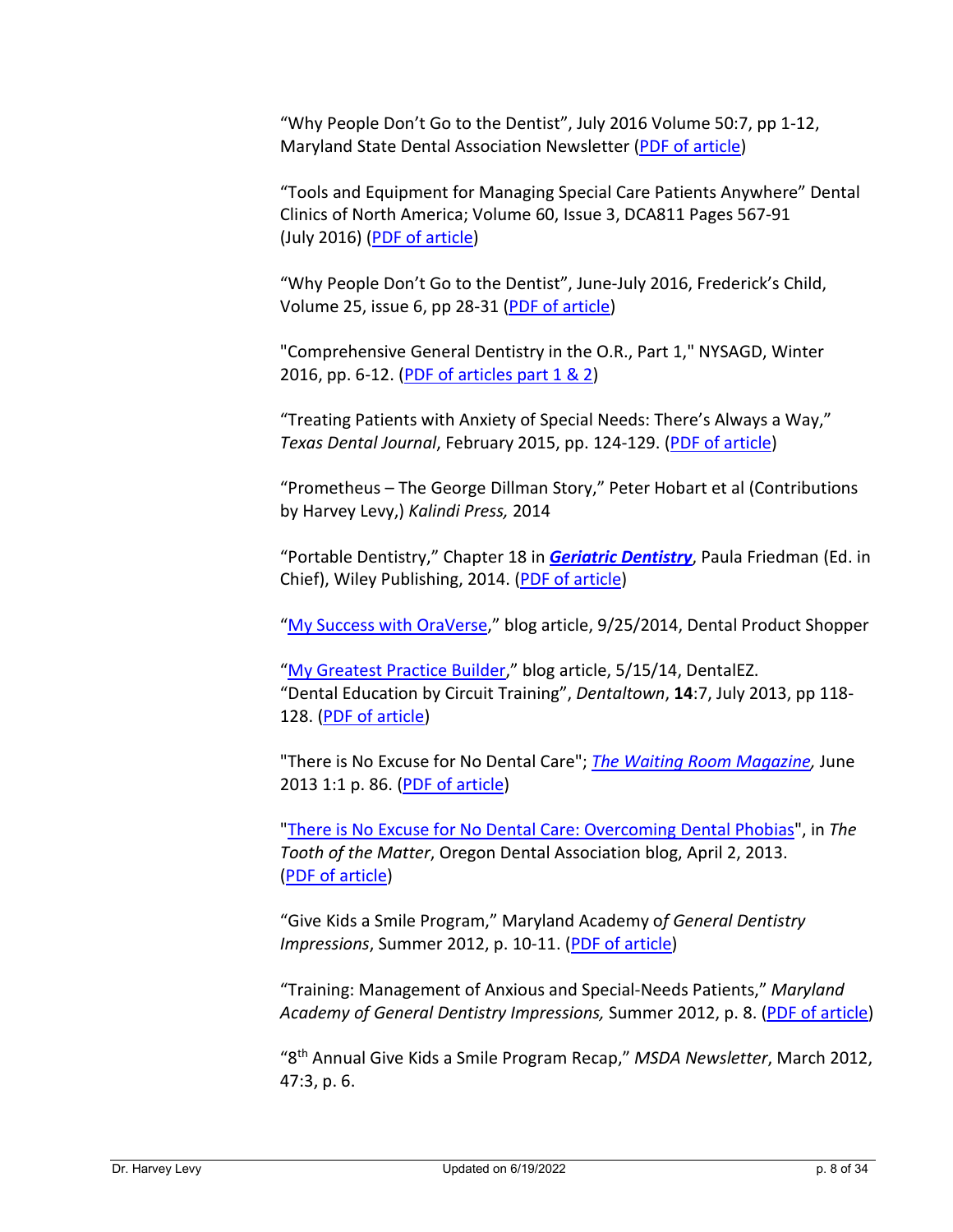"Management of Special-needs Patients: There's Always A Way," Part 2. *NJAGD Wisdom*, Spring 2011, **11**:1, pp 6-8. [\(PDF of article\)](https://www.drhlevy.com/wp-content/uploads/2021/09/hlevy_theres_always_a_way_njagdwisdom_part2.pdf)

"Management of Special-needs Patients: There's Always A Way," Part 1. *NJAGD Wisdom*, Winter 2011, **10**:4, pp 5-7. [\(PDF of article\)](https://www.drhlevy.com/wp-content/uploads/2021/09/hlevy_theres_always_a_way_njagdwisdom_part1.pdf)

"Fellowship, Mastership and LLSR Awards", Maryland Academy of General Dentistry *Impressions*, Fall 2010. [\(PDF of article\)](https://www.drhlevy.com/wp-content/uploads/2021/09/fellowship-mastership-llsr-awards.pdf)

["Debunking the Myths about Special-Needs Patient Care"](http://www.dentaltown.com/dentaltown/article.aspx?aid=2842), *Dentaltown Magazine*, **11**:8, p 62, August 2010. [\(PDF of article\)](https://www.drhlevy.com/wp-content/uploads/2021/09/debunking-myths-DTAug10pg62.pdf)

"Impossible Dentistry Made Simple", *DOCS Digest*, **4**:12-14, December 2008. [\(PDF of article\)](https://www.drhlevy.com/wp-content/uploads/2021/09/dr_levy_article_docs_winter_2008.pdf)

"Can't Do This? Think Again", *Maryland State Dental Association Newsletter,* **43**:8, August 2008. [\(PDF of article\)](https://www.drhlevy.com/wp-content/uploads/2021/09/cant-do-this-MSDAAug-2008.pdf)

"My Two Best Friends Just Met: Biomechanics in Exodontia", *Maryland AGD Impressions,* **34**:2, Spring 2004. [\(PDF of article\)](https://www.drhlevy.com/wp-content/uploads/2021/09/my_two_best_friends_just_met.pdf)

"Special Care Issues in Dentistry", *Maryland AGD Impressions*, **25**:13, Fall 1995.

"Dentistry in Alternative Settings", Levy, H. & Ceridan, B., Moore, P. *AGD Dental Audiodent,* **2**:8, July 1995, Medical Information Systems, Inc., Port Washington, NY.

"Management and Treatment of the Medically Compromised Patient Beyond Local Anesthesia", Levy, H., Iranpour, B. & Jolly, D. *AGD-Dental Update.* **1**:4, April 1992, Medical Information Systems, Inc., Port Washington, NY.

"Oral Cancer", Regional Cancer Therapy Center monthly column. *Frederick News Post*, June 21, 1991. [\(PDF of article\)](https://www.drhlevy.com/wp-content/uploads/2021/09/we-want-you-to-know-oral-cancer_fnp_6-21-91.pdf)

"The General Dentist in the O.R.", *Maryland AGD Impressions*. **21**:1, Winter 1991.

"The Smallest Act of Kindness", in *Legacy, The Dental Profession: The Philosophies and Thoughts of Selected Dental Leaders Worldwide.* Loader, C.F. & Kishi, S.R. (Eds), 1990, pp. 102-104. [\(PDF of article\)](https://www.drhlevy.com/wp-content/uploads/2021/09/hlevy-legacy-the-dental-profession.pdf)

"The Stepladder Approach to Management of Handicapped Patients", *Journal of the Maryland State Dental Association*. **32**:3 p.29, Fall-Winter, 1989.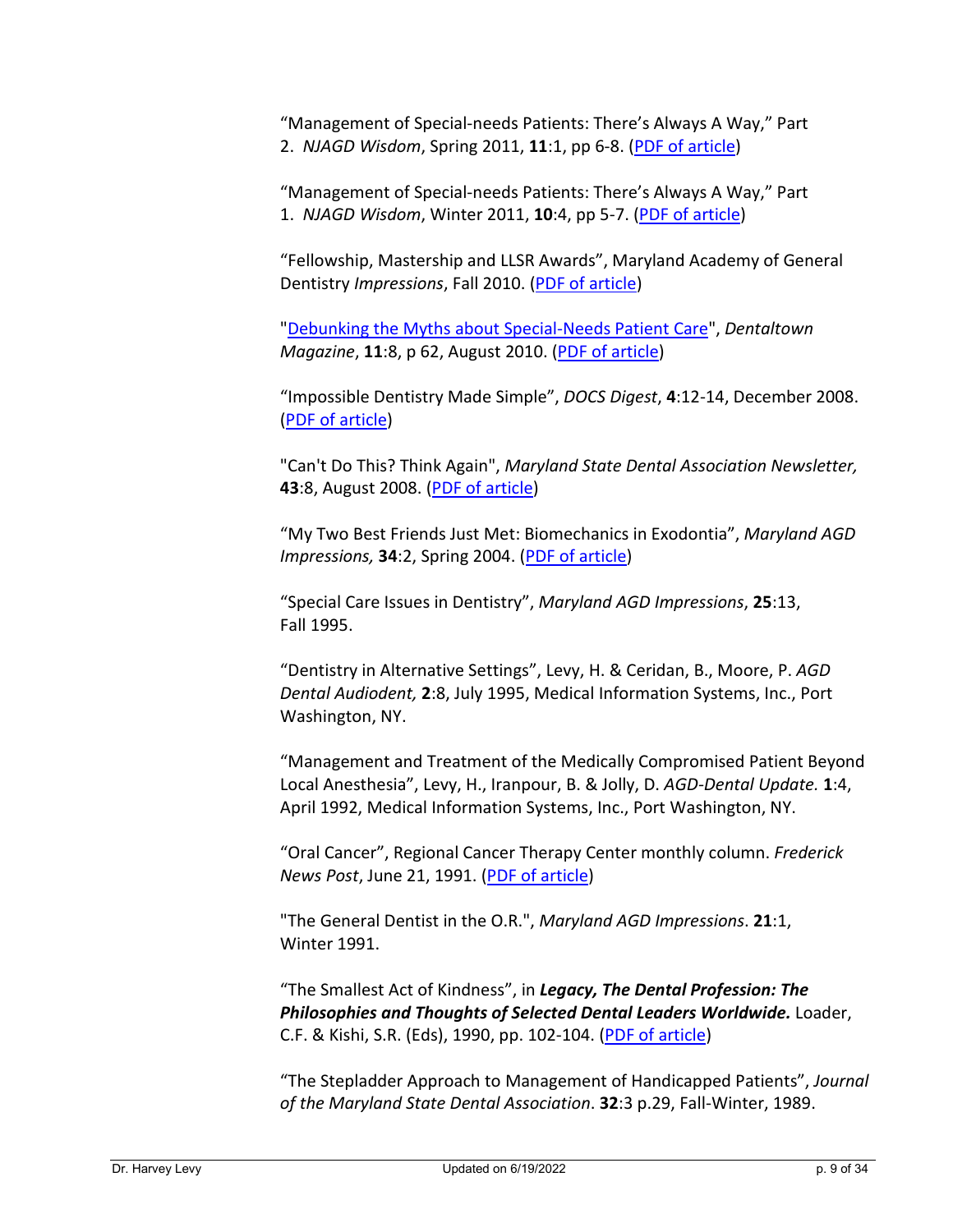"Equity and Access for Mothers and Children," *Proceedings of the National Maternal and Child Health Conference*. U.S. Dept. of H.H.S. and P.H.S., September, 1989, Alexandria, VA.

"Management of Handicapped Patients"; Proceedings of the Ninth Congress of the International Association of Dentistry for the Handicapped"; August, 1988; Philadelphia, PA.

"Dentistry for the Handicapped"; Levy, H., Kamen, S., Kanar, H., AGD-Dental Update; 7:2, March 1988, Medical Information Systems, Inc., Port Washington, NY

"CPR Training for the Deaf or Blind"; Conference on Citizen CPR – The American Heart Association, 1982

"Impacted Fourth and Fifth Molars" *Oral Surgery Oral Med.*, Oral Path., 45:3, p. 489; March 1978. [\(PDF of article\)](https://www.drhlevy.com/wp-content/uploads/2021/09/impacted-second-third-fifth-molars.pdf)

### **LECTURES AND COURSES TAUGHT** [\(upcoming courses listed online\)](https://www.drhlevy.com/upcoming-lectures/)

| May 10, 2022      | "Treating ALL Patients with Special needs"<br>2 hour lecture/demo for the Frederick County Dental Society, Frederick, MD                                   |
|-------------------|------------------------------------------------------------------------------------------------------------------------------------------------------------|
| July 17, 2021     | "Treating Patients with Anxiety or Special Needs"<br>3 hour lecture/demo course, Georgia Dental Association, Amelia Island, FL                             |
| March 10, 2020    | "Treating Difficult Patients with Anxiety or Special-needs"<br>2 hour lecture/demo, Patuxent Dental Society, Waldorf, MD                                   |
| October 26, 2019  | "Treating Difficult Patients with Anxiety or Special-needs"<br>8 hour participation course, Tuft University School of Dental Medicine,<br>Boston, MA       |
| October 19, 2019  | "Successfully Treating Patients with Anxiety or Special-needs"<br>8 hour participation course, University of MD Dental School, Baltimore, MD               |
| October 17, 2019  | "Treating Difficult Patients with Anxiety or Special-needs"<br>1 hour lecture/demo, Hagerstown Community College Dental Hygiene<br>Program, Hagerstown, MD |
| September 7, 2019 | "Oral Medicine for Medically Compromised Patients"<br>2 hour lecture, Alabama AGD, Destin, FL                                                              |
| September 7, 2019 | "Extractions with Few Fractures and No Wrist Fatigue"<br>3 hour lecture/demo course, Alabama AGD, Destin, FL                                               |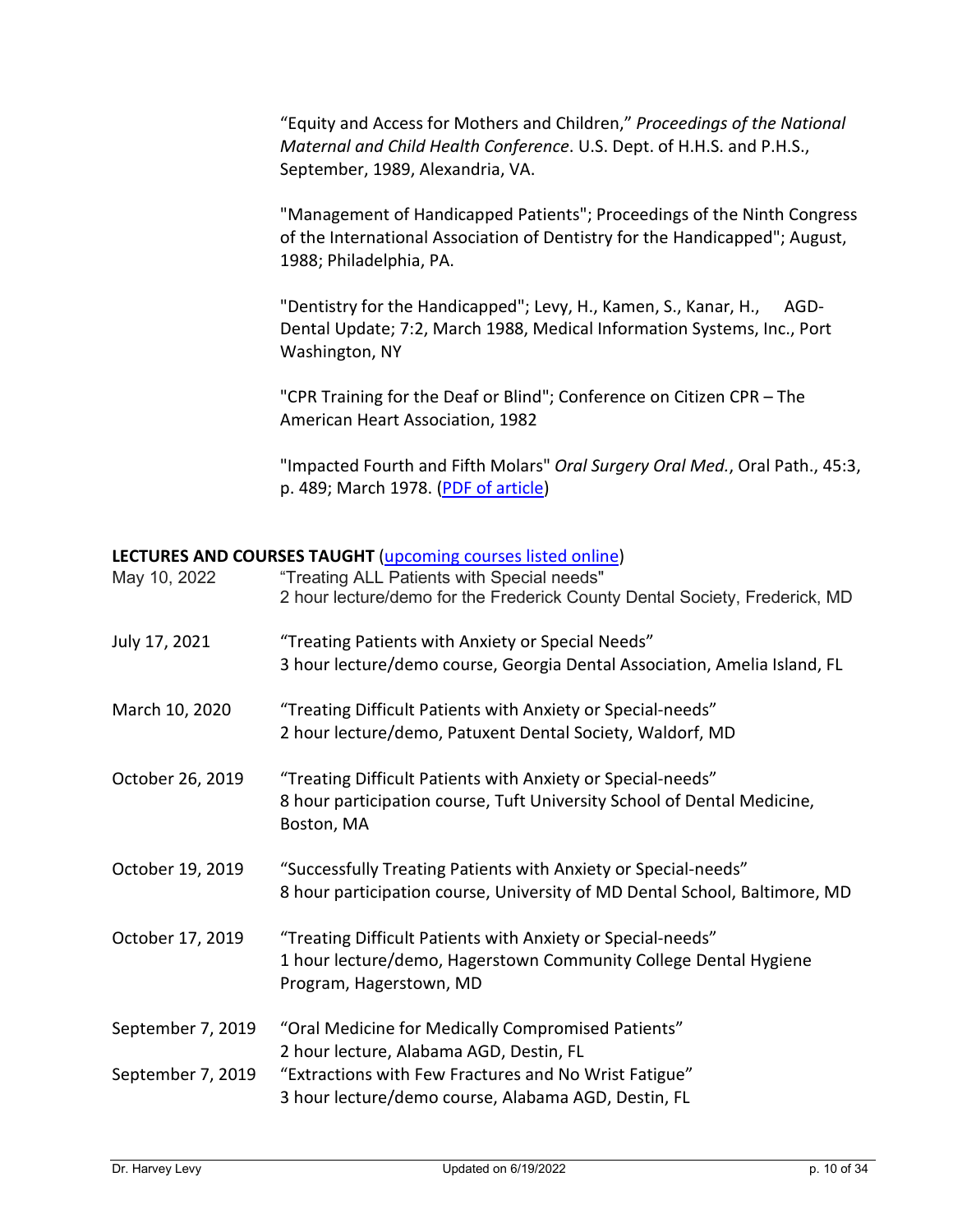| September 7, 2019 | "Oral Conscious Sedation and Operating Room General Dentistry"<br>2 hour hands-on workshop, Alabama AGD, Destin, FL                                                      |
|-------------------|--------------------------------------------------------------------------------------------------------------------------------------------------------------------------|
| September 6, 2019 | "Successfully Treating Patients with Anxiety or Special Needs"<br>3 hour lecture/demo course, Alabama AGD, Destin, FL                                                    |
| June 13, 2019     | "Medical Emergencies in a Dental Office"<br>8 hour participation course, Frederick County Health Department,<br>Frederick, MD                                            |
| June 3, 2019      | "Dental care for anxious or special people who need it the most"<br>3 hour lecture, Maryland Dental Action Coalition, Maryland State Dental<br>Association, Columbia, MD |
| April 12, 2019    | "From Operatory to OR and Back to Operatory 2,000 Times"<br>1 hour lecture, Special Care Dentistry Association, Annual Meeting<br>Atlanta, GA                            |
| March 21, 2019    | "Successful Management of Patients with Anxiety or Special-Needs"<br>6 hour lecture/demo course, 2019 Midwest Dental Conference,<br>Kansas City, MO                      |
| March 13, 2019    | "Successfully Treating Patients with Anxiety or Special-Needs"<br>3 hour lecture/demo course, Eastman Institute for Oral Health, Rochester, NY                           |
| March 11, 2019    | "Successfully Treating Patients with Anxiety or Special-Needs"<br>1 hour lecture/demo course, Maimonides Dental Study Club, Pikesville, MD                               |
| February 23, 2018 | "Successful Management of Patients with Anxiety or Special-Needs"<br>Two 3 hour hands-on workshops, Chicago Dental Society Midwinter Meeting,<br>Chicago, IL             |
| February 22, 2019 | "Why Treat Anxious, Special-needs or Difficult Patients?"<br>3 hour lecture course, Chicago Dental Society Midwinter Meeting, Chicago, IL                                |
|                   | November 8-9, 2018 "Treating Difficult Patients with Anxiety or Special-needs"<br>16 hour MasterTrack participation course, MD AGD, Linthicum Heights, MD                |
| October 30, 2018  | "Don't Try This with Your Mouth at Home - or Anywhere Else"<br>1.5 lecture, DePaul Dental Program, Emmitsburg, MD                                                        |
|                   | October 20-21, 2018 "Treating Difficult Patients in Any Setting"<br>2.5 hour workshop (presented twice), 2018 ADA Annual Meeting,<br>Honolulu, HI                        |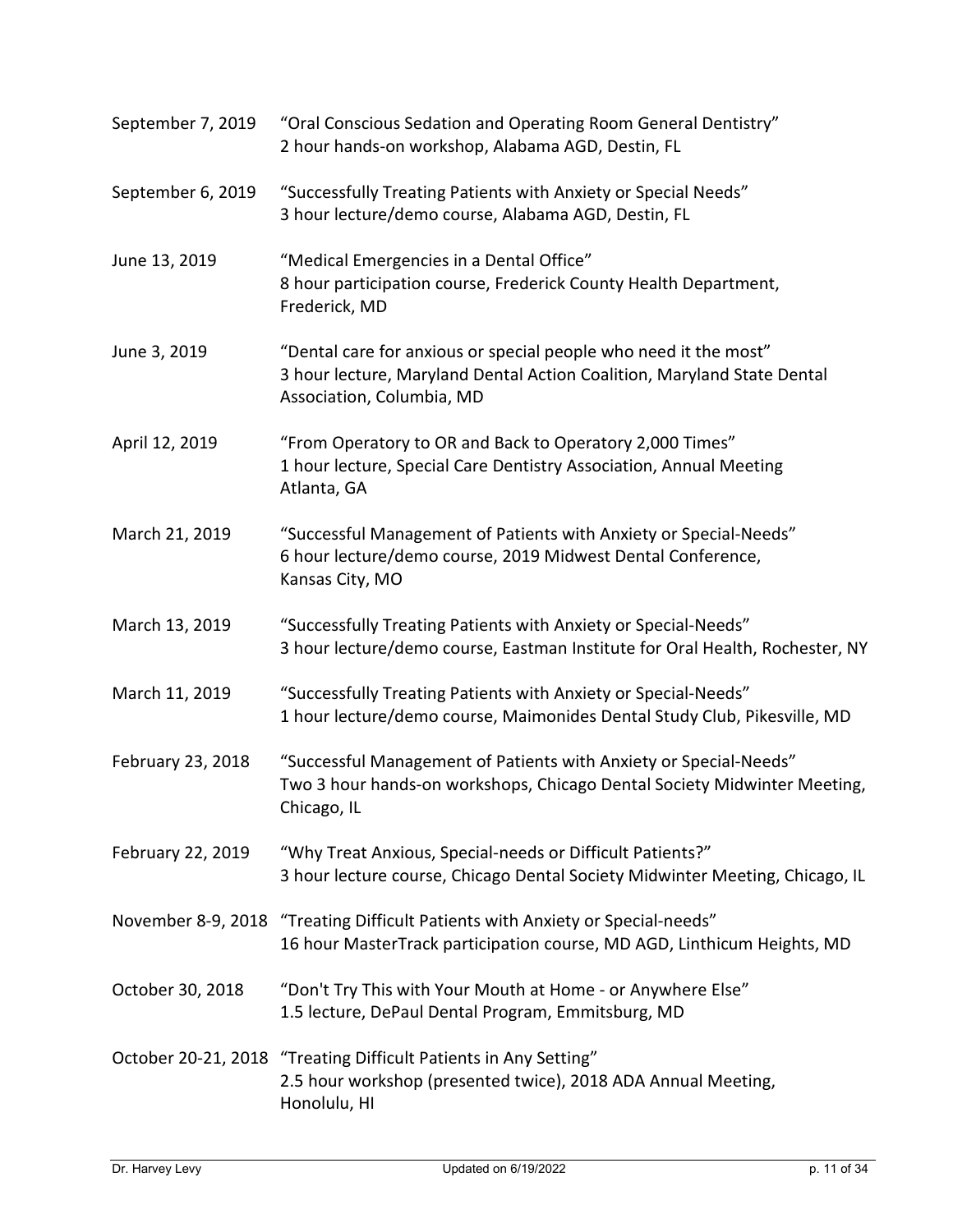| October 20, 2018   | "Successful Office Management of Patients with Special-Needs"<br>2.5 hour workshop (presented twice), 2018 ADA Annual Meeting,<br>Honolulu, HI                                                                                                                     |
|--------------------|--------------------------------------------------------------------------------------------------------------------------------------------------------------------------------------------------------------------------------------------------------------------|
|                    | September 29, 2018 "Successful Management of Patients with Anxiety or Special-Needs"<br>7 hour participation course, University of MD Dental School, Baltimore, MD                                                                                                 |
| April 26, 2018     | "Access to Health Care During the WWII Holocaust"<br>1.5 hour lecture, Fort Detrick, Frederick MD                                                                                                                                                                  |
| April 19, 2018     | "Stress and TMJ Disorders"<br>1.5 hour presentation, DePaul Dental Health Club, Seton Center, Emmitsburg,<br><b>MD</b>                                                                                                                                             |
| April 13, 2018     | "Successful Dental Management of Patients with Special-Needs"<br>6-hour Lecture, Demo and Panel discussion, The Russian American Dental<br>Association and Alpha Omega Third Annual Building Bridges Conference on<br>Care of Special Needs Patients, New York, NY |
| March 23-24, 2018  | "Successful Management of Patients with Anxiety or Special-Needs"<br>16-hour, 2-day hands-on workshop, WAGD, Seattle, WA                                                                                                                                           |
| March 14, 2018     | "Treating Anxious, Special-needs, and Difficult Patients"<br>3-hour lecture course, Eastman Institute for Oral Health, Rochester, NY                                                                                                                               |
| February 23, 2018  | "Successful Management of Patients with Anxiety or Special-Needs"<br>8-hour hands-on workshop, Tufts University School of Dental Medicine,<br>Boston, MA                                                                                                           |
| February 3-4, 2018 | "Successful Management of Patients with Anxiety or Special-Needs"<br>12 hour, 2-day hands-on workshop, Georgia AGD, Atlanta, GA                                                                                                                                    |
| October 24, 2017   | "Oral Hygiene for Everyone"<br>1.5 hour presentation, Seton Center, Emmitsburg, MD                                                                                                                                                                                 |
| October 19, 2017   | "Oral Health and Heart Disease: What You Need To Know"<br>2 hour lecture/demo course, Bridges LHE Program, Frederick Memorial<br>Hospital, Frederick, MD                                                                                                           |
| July 13, 2017      | "Successful Management of Patients with Anxiety or Special-Needs"<br>12 hour, 2-day hands-on workshop, Academy of General Dentistry Annual<br>Meeting, Las Vegas, NV                                                                                               |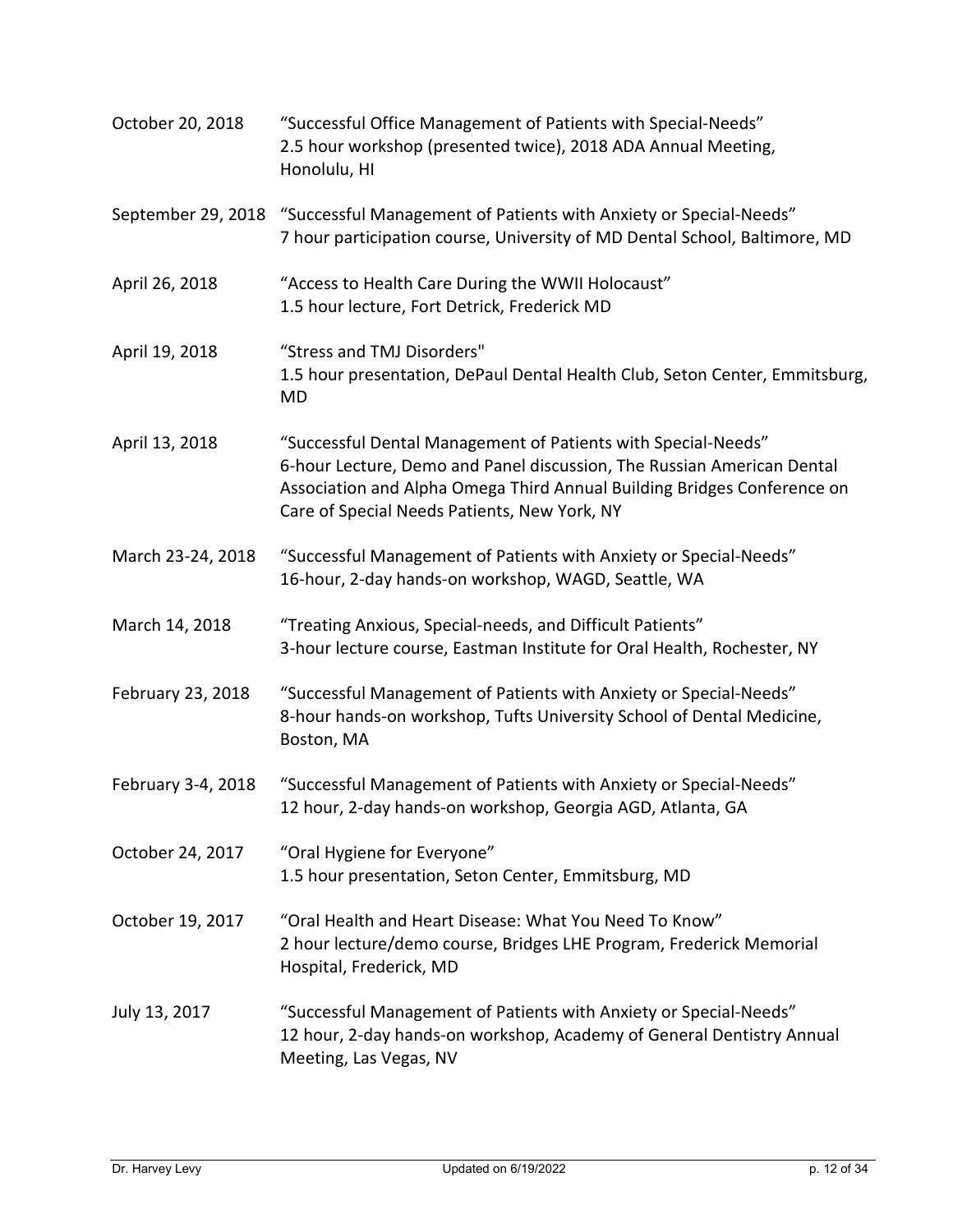| May 26, 2017      | "Successful Management of Patients with Anxiety or Special-Needs"<br>Two 3-hour hands-on workshops, Alberta Dental Association and College's<br>Jasper Dental Congress, Jasper, Alberta, Canada                               |
|-------------------|-------------------------------------------------------------------------------------------------------------------------------------------------------------------------------------------------------------------------------|
| May 15, 2017      | "Successfully Managing Patients with Anxiety and Special-Needs"<br>4-hour hands-on workshop for AEGD Residents, University of MD Dental<br>School, Baltimore, MD                                                              |
| April 28, 2017    | "Successful Management of Patients with Anxiety or Special-Needs"<br>7-hour lecture/demo, Pennsylvania Dental Association, Wellsboro, PA                                                                                      |
| April 20, 2017    | "Successful Management of Patients with Anxiety or Special-Needs"<br>1-hour Lecture to students at Tufts University School of Dental Medicine,<br>Boston, MA                                                                  |
| April 13, 2017    | "Oral Health Care for Everyone"<br>1-hour lecture/demo, Bridges Program for Lay Leaders at Frederick Memorial<br>Hospital, Frederick, MD                                                                                      |
| March 25, 2017    | "Dentists and Hygienists Treating Patients with Anxiety and Special-Needs"<br>7-hour hands-on workshop, University of MD Dental School, Baltimore, MD                                                                         |
| March 22, 2017    | "Treating Patients with Anxiety and Special-Needs"<br>3-hour lecture/demo, Eastman Institute of Oral Health, Rochester, NY                                                                                                    |
| March 17, 2017    | "Successful Dental Management of Patients with Special-Needs"<br>Lecture and Panel discussion, The Russian American Dental Association<br>Second Annual Building Bridges Conference On Care Of Special Needs,<br>New York, NY |
| March 4, 2017     | "Successful Management of Patients with Anxiety or Special-Needs"<br>6-hour lecture / hands-on course, William F. Slagle Dental Meeting,<br>Memphis, TN                                                                       |
| February 24, 2017 | "Gadgets, Gizmos, and Whatchamacallits"<br>1-hour Lecture/Demo Academy of General Dentistry in conjunction with<br>American Student Dental Association, Orlando, FL                                                           |
| December 14, 2016 | "Treating Patients with Anxiety and Special Needs"<br>1-hour lecture University of MD Dental School, Baltimore, MD                                                                                                            |
| October 28, 2016  | "Successful Management of Anxious and Special-Needs Patients"<br>7-hour lecture/demo NJHPDI, River Edge, NJ                                                                                                                   |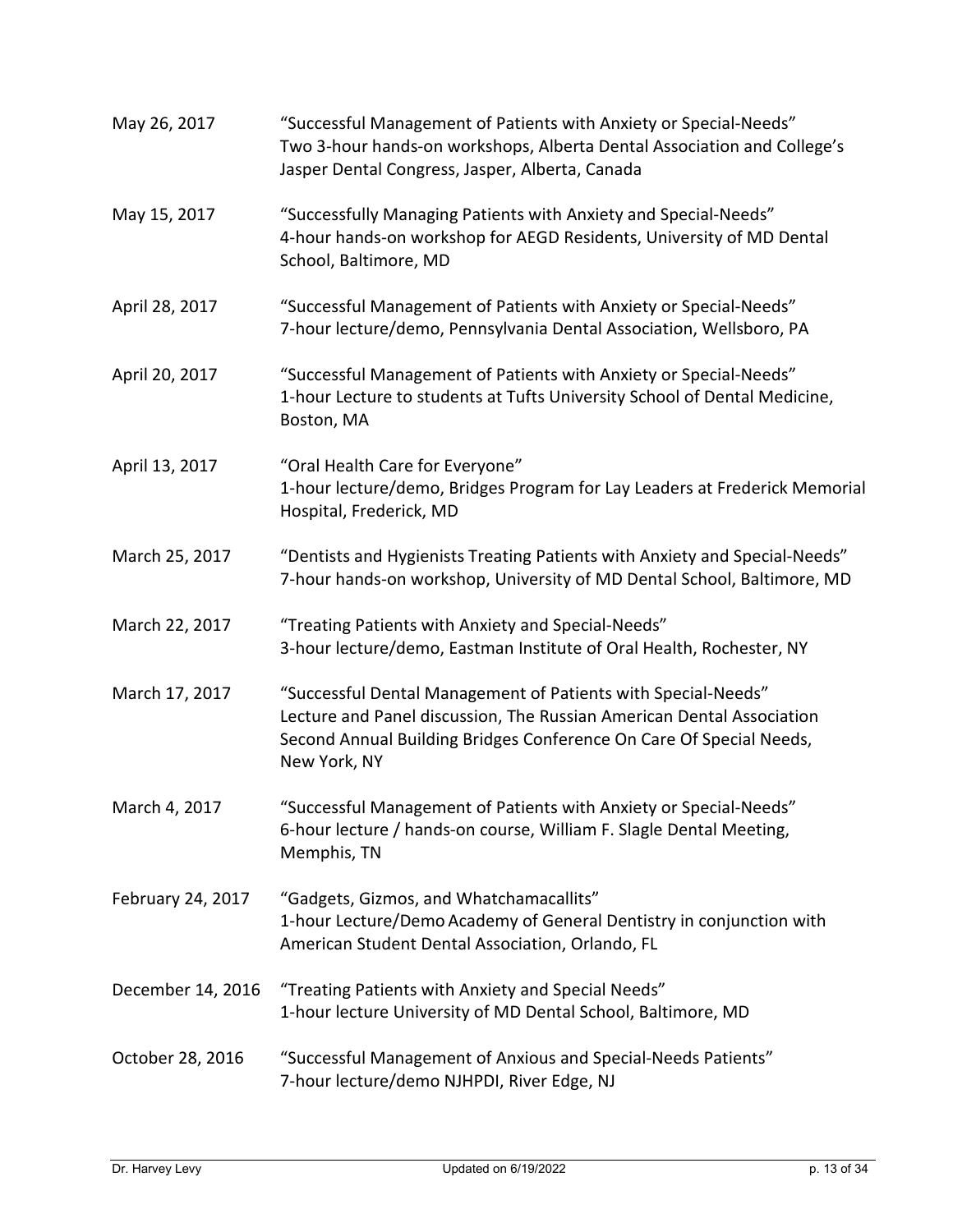|                  | October 22-23, 2016 "Special-Needs Dentistry Workshop"<br>Three separate 3-hour hands-on workshops American Dental Association,<br>Denver, CO                                        |
|------------------|--------------------------------------------------------------------------------------------------------------------------------------------------------------------------------------|
| October 13, 2016 | "Oral Health"<br>3-hour lecture and demo Frederick Memorial Hospital Bridges Program,<br>Frederick, MD                                                                               |
|                  | September 24, 2016 "Managing Anxious and Special-Needs Patients"<br>4-hour course Chesapeake Dental Conference, Ocean City, MD                                                       |
|                  | September 13, 2016 "Treating Patient with Anxiety or Special-needs"<br>1-hour course University of MD Dental School, Baltimore, MD                                                   |
| August 11, 2016  | "Management of Anxious and Special-Needs Patients Anywhere"<br>3-hour Lecture/demo Southwest Dental Conference, Dallas, TX                                                           |
| August 11, 2016  | "Tips, Tricks, Techniques and Tools for Treating Anxious Patients"<br>3-hour Lecture/demo Southwest Dental Conference, Dallas, TX                                                    |
| July 22, 2016    | "Successfully Treating Anxious and Special-Needs Patients"<br>3-hour Lecture National Dental Association Annual Meeting, Atlanta, GA                                                 |
| July 14, 2016    | "Comprehensive General Dentistry in the Office and the OR"<br>1-hour Lecture Academy of General Dentistry Annual Meeting, Boston, MA                                                 |
| May 18, 2016     | "Successful Management of Anxious and Special-Needs Patients,"<br>2-hour Lecture/demo, Mount Sinai Hospital Study Club, NY, NY                                                       |
| May 17, 2016     | "Successful Management of Anxious and Special-Needs Patients"<br>2-hour Lecture/demo, Steinway Dental Study Group, Astoria, Queens, NY                                               |
| May 7, 2016      | "Successful Management of Adults with Special Needs"<br>3-hour lecture with demo, Iowa Dental Association, Veterans Memorial<br>Convention Center, Des Moines, IA                    |
| May 2, 2016      | "Successful Management of Anxious and Special-Needs Patients"<br>4-hour lecture /demo, University of Maryland AEGD Program, University of<br>Maryland Dental School, Baltimore, MD   |
| May 2, 2016      | "Successful Management of Anxious and Special-Needs Patients"<br>2-hour lecture/demo, University of Maryland Dental Students, University of<br>Maryland Dental School, Baltimore, MD |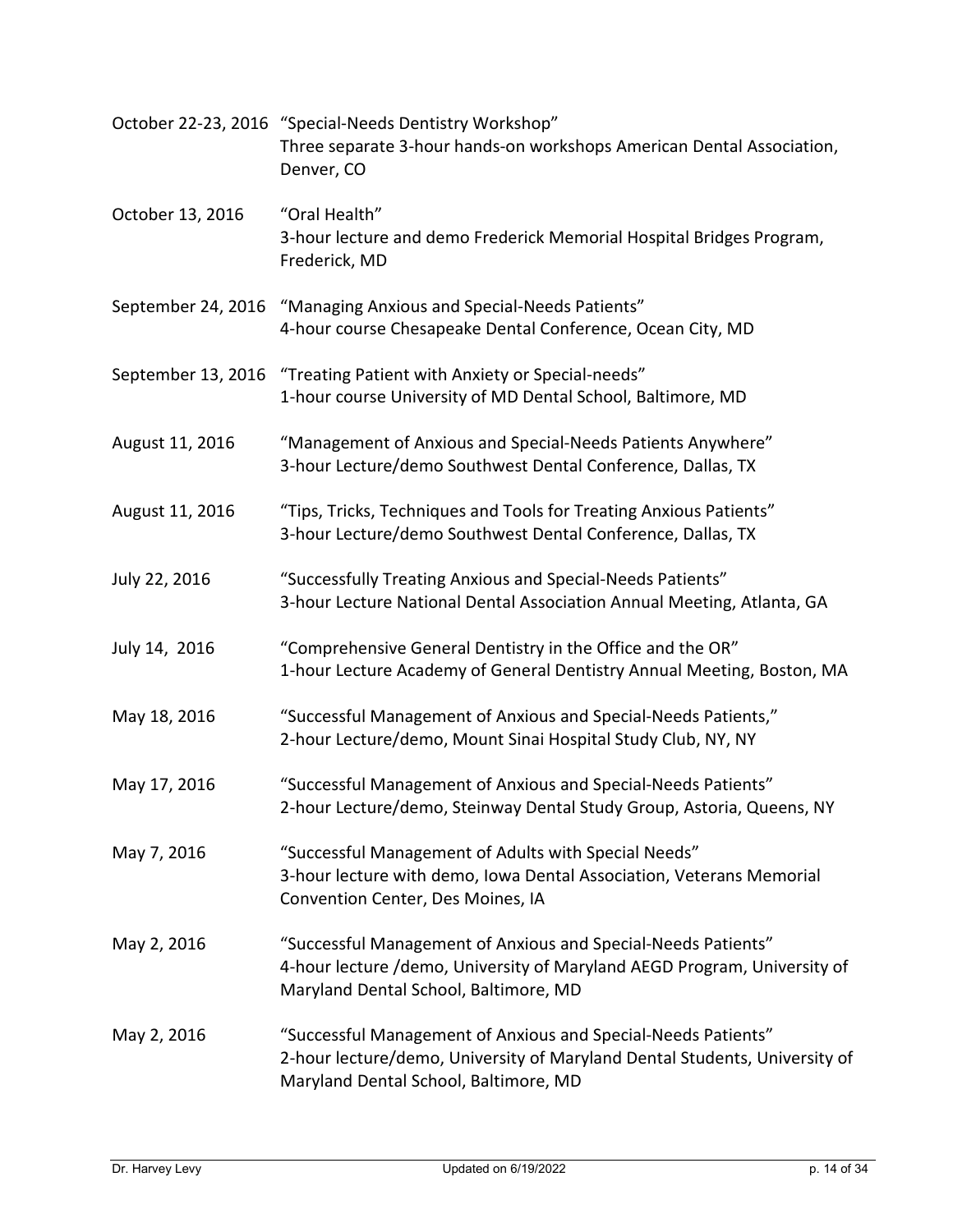| April 21, 2016    | "Why Treat Anxious and Difficult Patients?"<br>3-hour lecture/demo, Utah Dental Association Annual Meeting, Salt Lake City,<br>UT                                                                          |
|-------------------|------------------------------------------------------------------------------------------------------------------------------------------------------------------------------------------------------------|
| April 21, 2016    | "Successful Management of Anxious and Special-Needs Patients"<br>2-hour hands-on workshop, Utah Dental Association Annual Meeting, Salt<br>Lake City, UT                                                   |
| March 31, 2016    | Oral Health: What You Need to Know<br>1-hour lecture for FMH Bridges Program, Frederick Memorial Hospital,<br>Frederick Memorial Hospital, Frederick MD                                                    |
| March 5, 2016     | "Dentists and Hygienists Treating Anxious and Special-Needs Patients"<br>7-hour participation course, University of Maryland School of Dentistry,<br>Baltimore, MD                                         |
| March 11, 2016    | "Successfully Treating Anxious and Special-Needs Patients"<br>6-hour course, Chesapeake Health Education Program (CHEP), Belcamp, MD                                                                       |
| December 11, 2015 | "Successful management of Anxious and Special-Needs Patients,"<br>6-hour lecture/demo course, Maine Dental Association, Augusta, ME                                                                        |
| November 13, 2015 | "Special-needs Patients in USA and Russia"<br>6-hour talk and panel discussion, Alpha Omega Dental Fraternity and the<br>Russian-American Dental Association, Building Bridges Conference,<br>New York, NY |
| November 6, 2015  | "Embracing Anxious and Special-Needs Patients - for Dentists,"<br>3-hour hands-on workshop, American Dental Association, Washington, DC                                                                    |
| November 6, 2015  | "Embracing Anxious and Special-Needs Patients - for Hygienists,"<br>3-hour hands-on workshop, American Dental Association, Washington, DC                                                                  |
| November 5, 2015  | "Why Treat Anxious and Difficult Patients?"<br>3-hour lecture /demo course American Dental Association, Washington, DC                                                                                     |
| October 20, 2015  | "Oral Health: What You Need to Know,"<br>1-hour lecture for "Bridges" Program of Frederick Memorial Hospital,<br>Frederick, MD                                                                             |
| October 15, 2015  | "Team Management of Anxious and Special-Needs Patients,"<br>2-hour lecture/demo course, Frederick/Washington County Dental Hygiene<br>Association, Frederick, MD                                           |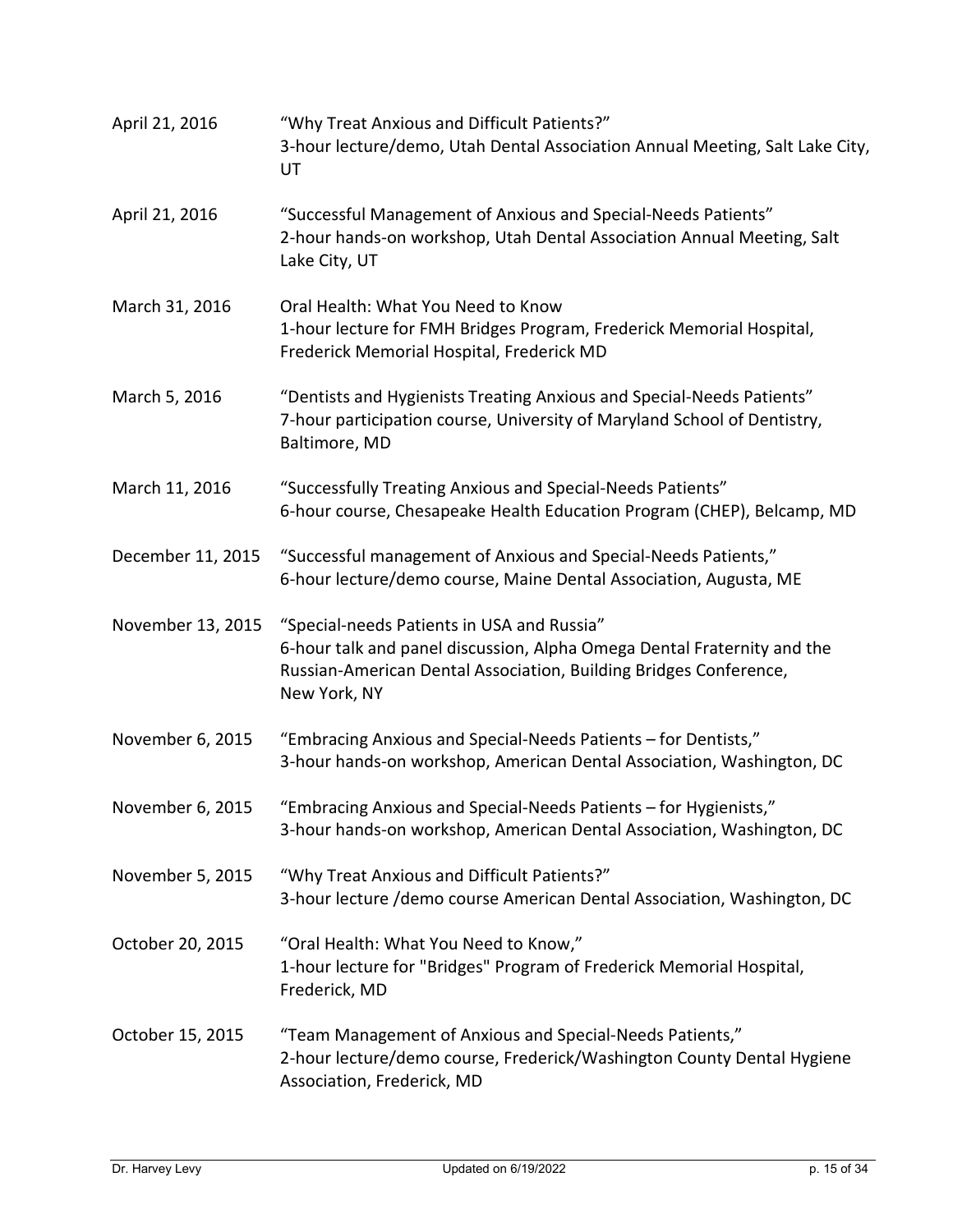| October 11, 2015  | "Successfully Treating Anxious and Special-Needs Patients."<br>4-hour course, Wake Forest School of Medicine at 21st Dental Mountain<br>Meeting, Asheville, NC                        |
|-------------------|---------------------------------------------------------------------------------------------------------------------------------------------------------------------------------------|
| June 19-20, 2015  | "Anxious and Special-Needs Patient Care: You Can Do It (And Make Payroll),"<br>12-hour participation course for the Academy of General Dentistry Annual<br>Meeting, San Francisco, CA |
| June 18, 2015     | "Four Diverse Approaches to Special-Needs Patient Care,"<br>4-hour Symposium for the Academy of General Dentistry Annual Meeting, San<br>Francisco, CA                                |
| May 9, 2015       | "Clinical Tips, Tricks, Techniques and Tools for Managing Anxious Patients,"<br>3-hour hands-on workshop, Texas Dental Association, San Antonio, TX                                   |
| May 8, 2015       | "Portable Dentistry: Successful OR and Off-site Management of Patients,"<br>3-hour lecture/demo course, Texas Dental Association, San Antonio, TX                                     |
| May 8, 2015       | "Successful Office Management of Anxious and Special-Needs Patients,"<br>3-hour lecture/demo course, Texas Dental Association, San Antonio, TX                                        |
| May 6, 2015       | "Successful Endodontics for Anxious and Special-Needs Patients,"<br>2-hour lecture/demo course, American Association of Endodontists,<br>Seattle, WA                                  |
| April 24, 2015    | "Treating Autistic and other Special-Needs Patients,"<br>2-hour lecture/demo course at Hagerstown Community College,<br>Hagerstown, MD                                                |
| March 6, 2015     | "Dentists and Hygienists Treating Anxious and Special-Needs Patients,"<br>All-day lecture/demo course for Region 5 AGD, Greenbelt, MD                                                 |
| June 26-27, 2014  | "Anxious and Special Needs Patient Care: It Makes Sense as well as Dollars,"<br>12-hour participation course for the Academy of General Dentistry Annual<br>Meeting, Detroit, MI      |
| April 23, 2014    | "Treating Patients with Anxiety and Special-Needs,"<br>2-hour lecture/demo course for Eastman Institute for Oral Health"<br>Rochester, NY                                             |
| March 28-29, 2014 | "Successful Management of Anxious and Special-Needs Patients,"<br>12-hour participation course for New Jersey Health professionals Develop<br>Institute, River Edge, NJ               |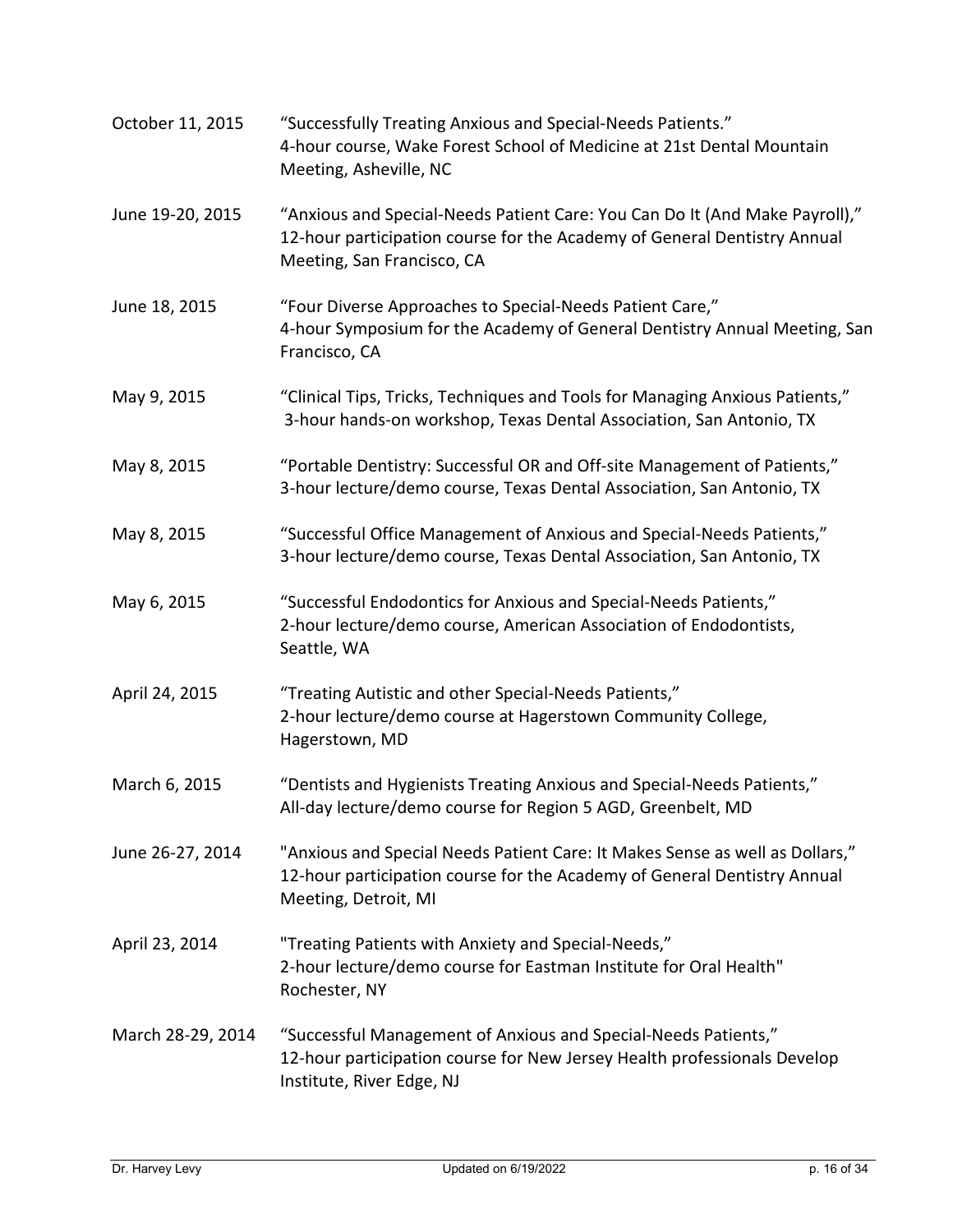| March 22, 2014     | "Dentists and Hygienists Treating Patients with Anxious and Special-Needs,"<br>7-hour participation course, University of Maryland School of Dentistry,<br>Baltimore, MD                      |
|--------------------|-----------------------------------------------------------------------------------------------------------------------------------------------------------------------------------------------|
| February 21, 2014  | "Tips, Tricks Techniques and Tools for Managing Anxious Patients,"<br>3-hour hands-on workshop for the Chicago Dental Society, Chicago Midwinter<br>Dental Meeting, Chicago, IL               |
| February 20, 2014  | "Treating Anxious and Special-Needs Patients in Office and O.R.,"<br>6-hour lecture/demo course for the Chicago Dental Society, Chicago<br>Midwinter Dental Meeting, Chicago, IL              |
| November 12, 2013  | "Successful Management of Difficult Patients,"<br>2-hour lecture/demo for the Frederick County Dental Society, Frederick, MD                                                                  |
| September 27, 2013 | "Management of Anxious and Special Needs Patients,"<br>6-hour lecture/demo course for the Niagara Dental Meeting, Buffalo, NY                                                                 |
|                    | September 21, 2013 "Treating Special-Needs Patients,"<br>3-hour hands-on workshop for the Maryland State Association's Chesapeake<br>Dental Conference, Ocean City, MD                        |
| September 20, 2013 | "Management of Anxious and Special Needs Patients in the Office and O.R.,"<br>7-hour lecture/demo course for the Maryland State Association's Chesapeake<br>Dental Conference, Ocean City, MD |
| June 27-28, 2013   | "Anxious and Special Needs Patient Care: It Makes Sense as well as Dollars,"<br>12-hour participation course for the Academy of General Dentistry Annual<br>Meeting, Nashville, TN            |
| June 26, 2013      | "Management of Anxious and Special Needs Patients,"<br>3-hour lecture, Meharry Dental School, Nashville, TN                                                                                   |
| April 12, 2013     | "Management of Anxious and Special-Needs Patients,"<br>6-hour participation course, Chesapeake Health Education Program Perry<br>Point, MD                                                    |
| April 5, 2013      | "Management of Anxious and Special Needs Patients,"<br>6-hour course, Oregon Dental Conference, Portland, OR                                                                                  |
| March 23, 2013     | "Dentists and Hygienists Treating Anxious and Special-Needs Patients,"<br>7-hour participation course, University of Maryland School of Dentistry,<br>Baltimore, MD                           |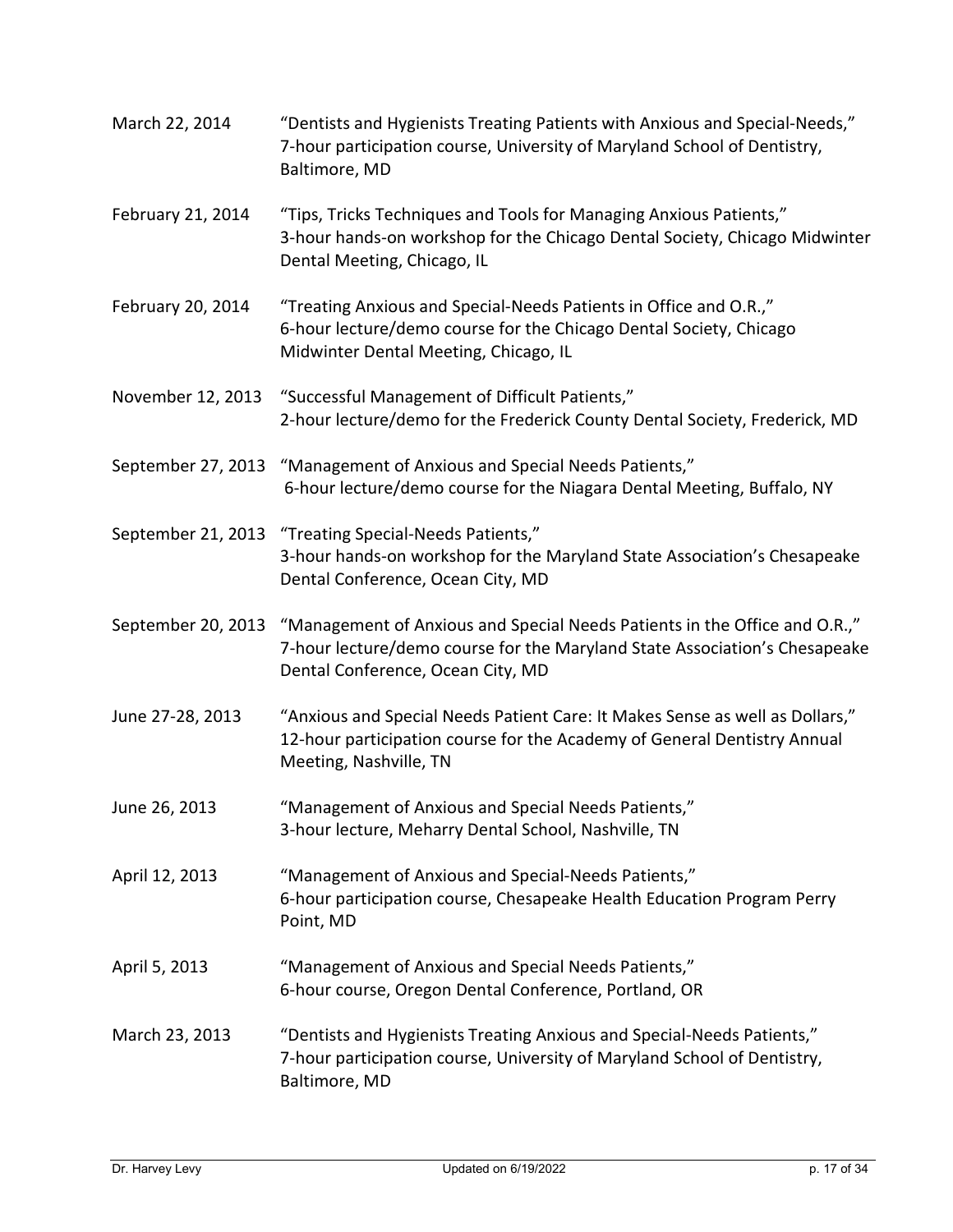| February 19, 2013 | "Treating Anxious and Special-Needs Patients,"<br>2-hour lecture, Children's National Medical Center, Washington, DC 20010                                                            |
|-------------------|---------------------------------------------------------------------------------------------------------------------------------------------------------------------------------------|
| December 8, 2012  | "Management of Anxious and Special Needs Patients,"<br>8-hour participation course, Maryland State Dental Association,<br>Columbia, MD                                                |
| November 16, 2012 | "Treatment of Anxious and Special Needs Patients,"<br>8-hour lecture and participation course, ARC of Northern Virginia, Northern<br>Virginia Training Center, Fairfax, VA            |
| November 9, 2012  | "Oral Medicine and Medically Compromised Patients,"<br>8-hour participation course (Master Track), Texas AGD, Austin, TX                                                              |
| October 19, 2012  | "Anxious and Special-Needs Dental Care,"<br>8-hour in-service and lecture, Blende Dental Group, Bay Area House Call<br>Dentists, San Francisco, CA                                    |
| October 18, 2012  | "Anxious and Special-Needs Dental Care,"<br>3-hour lecture, American Dental Association, San Francisco, CA                                                                            |
| October 18, 2012  | "Debunking the Myths of Special-Needs Patient Care,"<br>3-hour lecture, American Dental Association, San Francisco, CA                                                                |
| October 12, 2012  | "Management of Anxious and Special Needs Patients,"<br>2-hour lecture, Eastman Institute for Oral Health, University of Rochester,<br>Rochester, NY                                   |
| June 21-22, 2012  | "Anxious and Special Needs Patient Care: It Makes Sense as well as Dollars,"<br>12-hour participation course for the Academy of General Dentistry Annual<br>Meeting, Philadelphia, PA |
| April 19, 2012    | "Managing Anxious and Special-Needs Patients,"<br>8-hour AGD Mastership protocol participation course, Washington AGD,<br>Seattle, WA                                                 |
| April 13-14, 2012 | "Treating Anxious and Special-Needs Patients,"<br>14-hour AGD Mastership protocol participation course, Minnesota AGD,<br>Minneapolis, MN                                             |
| March 16, 2012    | "Successful Management of Anxious and Special-Needs Patients,"<br>3-hour lecture for the Maryland State Dental Association, Bedford, PA                                               |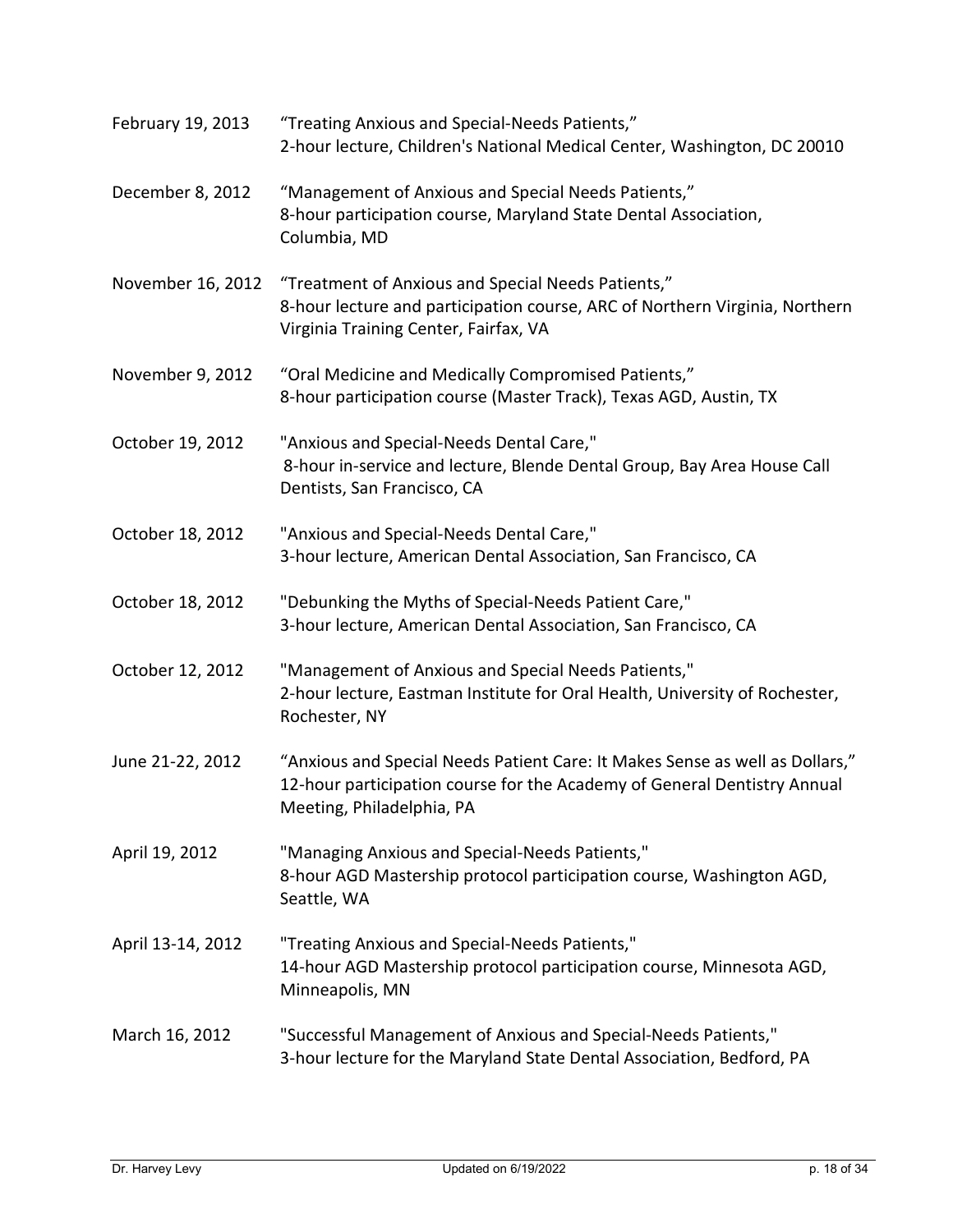| February 9, 2012  | "Uses of Handheld X-ray Units,"<br>30-minute lecture to Senator Thomas Middleton and Maryland Department<br>of the Environment, Annapolis, MD                                                                                         |
|-------------------|---------------------------------------------------------------------------------------------------------------------------------------------------------------------------------------------------------------------------------------|
| February 6, 2012  | "Management of Anxious and Special-Needs Patients,"<br>1-hour lecture course at the University of Maryland Dental School,<br>Baltimore, MD                                                                                            |
| November 28, 2011 | "Anxious and Special-Needs Patients in an OR,"<br>3-hour participation course at the Greater New York Dental Meeting, NY, NY                                                                                                          |
| November 27, 2011 | "Technology, Equipment, and Oral Sedation of Anxious and Special-Needs<br>Patients in Dental Office,"<br>3-hour participation course at the Greater New York Dental Meeting, NY, NY                                                   |
|                   |                                                                                                                                                                                                                                       |
| November 26, 2011 | "Debunking the Myths of Special-Needs Patients,"<br>3-hour participation course at the Greater New York Dental Meeting, NY, NY                                                                                                        |
| October 31, 2011  | "Treating Anxious and Special-Needs Patients,"<br>2-hour lecture/demo for dental students and residents at Midwestern<br>University Dental Institute, Glendale, AZ                                                                    |
| October 28, 2011  | "Special-Needs Patient Care,"<br>4-hour program for follow-up and assignment presentation for 32 CE credits,<br>AGD Mastership protocol participation course for Arizona AGD, Midwestern<br>University Dental Institute, Glendale, AZ |
| October 3, 2011   | "Conscious Sedation Management of Anxious Patients,"<br>2-hour lecture for the Southern Maryland Dental Society, Silver Spring, MD                                                                                                    |
| July 28-29, 2011  | "Anxious and Special Needs Patient Care: It Makes Sense as well as Dollars,"<br>12-hour participation course for the Academy of General Dentistry Annual<br>Meeting, San Diego, CA                                                    |
| June 18-19, 2011  | "Special-Needs Patient Care,"<br>16-hour AGD Mastership protocol participation course, Arizona AGD,<br>Midwestern University Dental Institute, Glendale, AZ                                                                           |
| May 25, 2011      | "Myths and Facts: Special-Needs Patient Care,"<br>2-hour lecture for the Eastman Institute for Oral Health, Rochester, NY                                                                                                             |
| May 20, 2011      | "Help! Medical Emergency in the Dental Office!,"<br>8-hour participation course at Hagerstown Community College,<br>Hagerstown, MD                                                                                                    |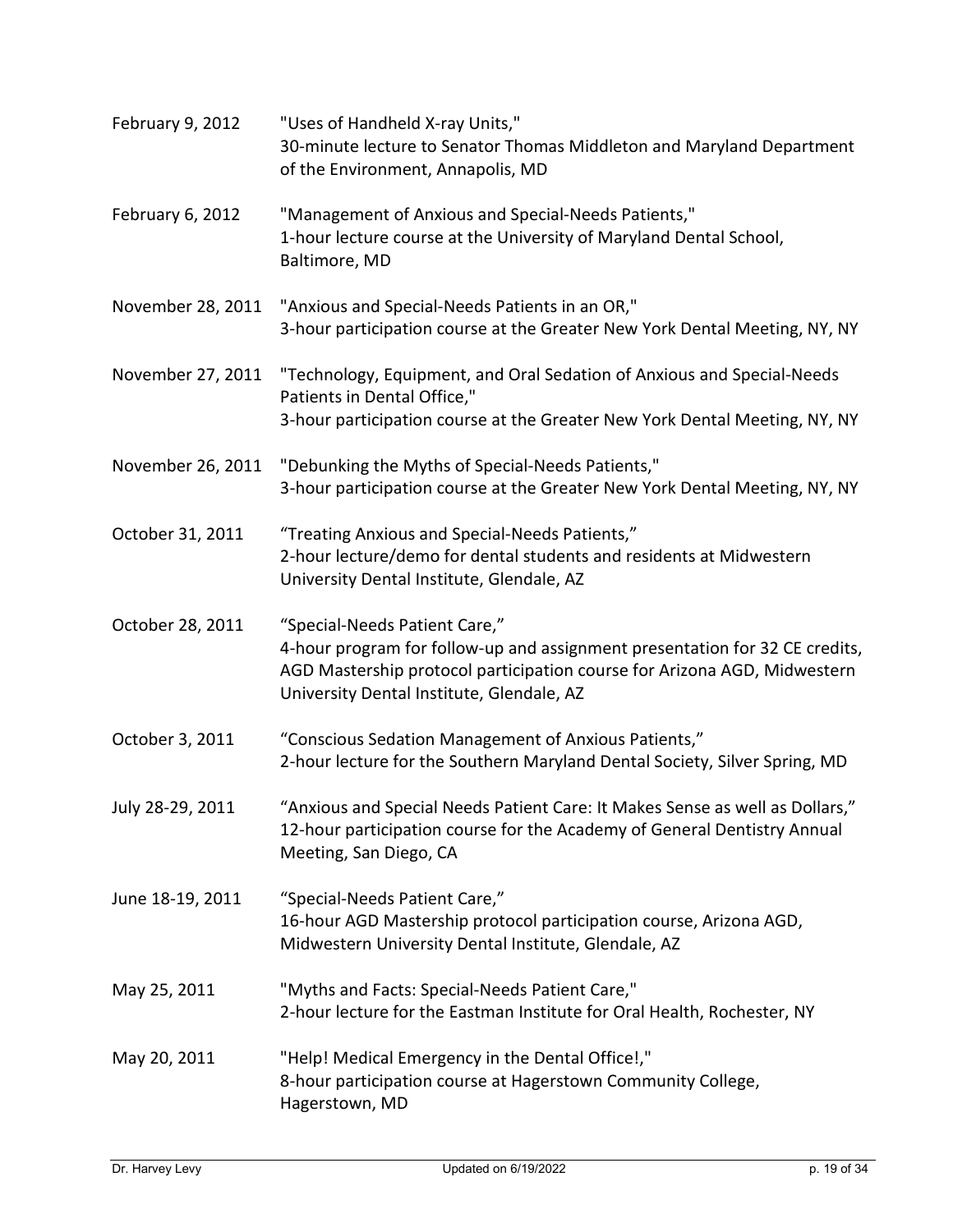| May 1, 2011       | "Treating Anxious and Special-Needs Patients"<br>8-hour participation course, New York State AGD, Queens, NY                                                                         |
|-------------------|--------------------------------------------------------------------------------------------------------------------------------------------------------------------------------------|
| March 4, 2011     | "Anxious and Special-Needs Patient Care",<br>3-hour lecture sponsored by the Arizona AGD and hosted by Western Region<br>Dental Convention, Phoenix Convention Center, Phoenix, AZ   |
| March 3, 2011     | "Anxious and Special-Needs Patient Care",<br>3-hour lecture sponsored by the Arizona AGD and hosted by Western Region<br>Dental Convention, Phoenix Convention Center, Phoenix, AZ   |
| November 16, 2010 | "DEXIS, Scan-X, Ergonom-X and Nomad Radiology Update,"<br>2-hour open-house presentation to dentists and their staff, Frederick, MD                                                  |
| November 9, 2010  | "Integration and Other Neat Stuff to Expand Your Hygiene Practice,"<br>2-hour lecture sponsored by Frederick/Washington County Dental Hygiene<br>Association, Frederick, MD          |
| October 7, 2010   | "Conscious Sedation Management of Anxious Patients,"<br>2-hour lecture sponsored by Anne Arundel County Dental Society,<br>Annapolis, MD                                             |
| July 18, 2010     | "Oral Health: What You and Your Family Need to Know," community lecture<br>sponsored by the Vocal Locals, Organic Country Cupboard and Crafts,<br>Hagerstown, MD                     |
| July 10-11, 2010  | "Anxious and Special Needs Patient Care: It Makes Sense as well as Dollars,"<br>12-hour participation course for the Academy of General Dentistry Annual<br>Meeting, New Orleans, LA |
| May 14, 2010      | "Office Sedation: What Dentists Need to Know for Children and Adults,"<br>3-hour course by the Maryland State Dental Association, Columbia, MD                                       |
| March 27, 2010    | "Participation Program: Treating Patients with Special Needs,"<br>8-hour hands-on workshop; Virginia Dental Association and ARC of NoVa,<br>Springfield, VA                          |
| February 19, 2010 | "Treating Patients with Special Needs,"<br>8-hour workshop sponsored by the Virginia Dental Association and ARC of<br>NoVa, Fairfax, VA                                              |
| January 12, 2010  | "Sedating and Restraining the Anxious Patient,"<br>2-hour dinner lecture hosted by the Frederick County Dental Society,<br>Frederick, MD                                             |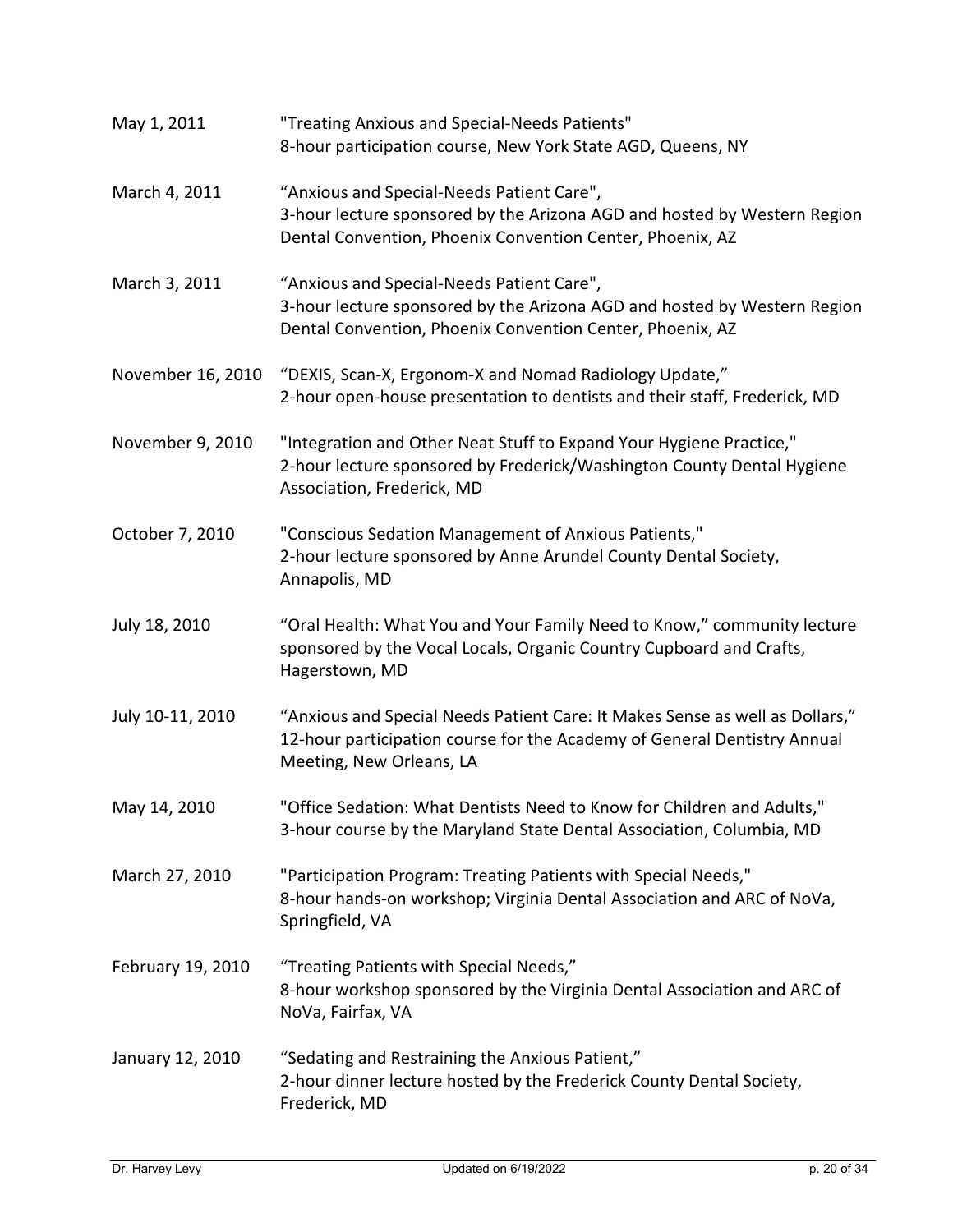| December 10, 2009 | "Uses of NOMAD and NOMAD-Pro Handheld Dental X-ray Units,"<br>30-minute lecture to Maryland Department of the Environment,<br>Baltimore, MD                          |
|-------------------|----------------------------------------------------------------------------------------------------------------------------------------------------------------------|
| December 7, 2009  | "Office Management of Sedation: Anxious and Special-Needs Patients,"<br>2-hour lecture for the Baltimore Academy of General Dentistry,<br>Baltimore, MD              |
| November 23, 2009 | "General Dentistry in the O.R.,"<br>2-hour lecture for the Gorgas Odontological Honorary Society (University of<br>Maryland Dental School), Baltimore, MD            |
| November 7, 2009  | Four Topics on Special-needs Patient Care,"<br>8-hour participation course for the Virginia Academy of General Dentistry,<br>Richmond, MD                            |
| July 10-11, 2009  | "Special Patient Care: It Makes Sense as well as Dollars",<br>14-hour participation course for Academy of General Dentistry Annual<br>Meeting, Baltimore, MD         |
| May 15, 2009      | "Special-Needs Patient Care Techniques and Equipment: News You Can Use,"<br>2-hour lecture for Virginia Dental Association, Springfield, VA                          |
| April 17-18, 2009 | "Special Patient Care Dentistry,"<br>12-hour participation course for the District of Columbia Dental Society,<br>Nation's Capital Dental Meeting, Washington, D.C.  |
| March 6, 2009     | "Easy Management of Difficult Patients,"<br>90-minute lecture for Region V AGD Annual Meeting, Greenbelt, MD                                                         |
| November 10, 2008 | "Easy Management of Difficult Patients,"<br>90-minute lecture for University of Maryland Dental School, Baltimore, MD                                                |
| October 31, 2008  | "Management of Difficult Patients,"<br>4-hour participation course for Maryland State Dental Association,<br>Columbia, MD                                            |
| July 16-17, 2008  | "Special-Needs Patient Care: Why it Makes Sense as well as Dollars,"<br>12-hour participation course for Academy of General Dentistry Annual<br>Meeting, Orlando, FL |
| May 27, 2008      | "What is Plaque,"<br>90-minute presentation to students at Talmudic Academy, Reisterstown MD                                                                         |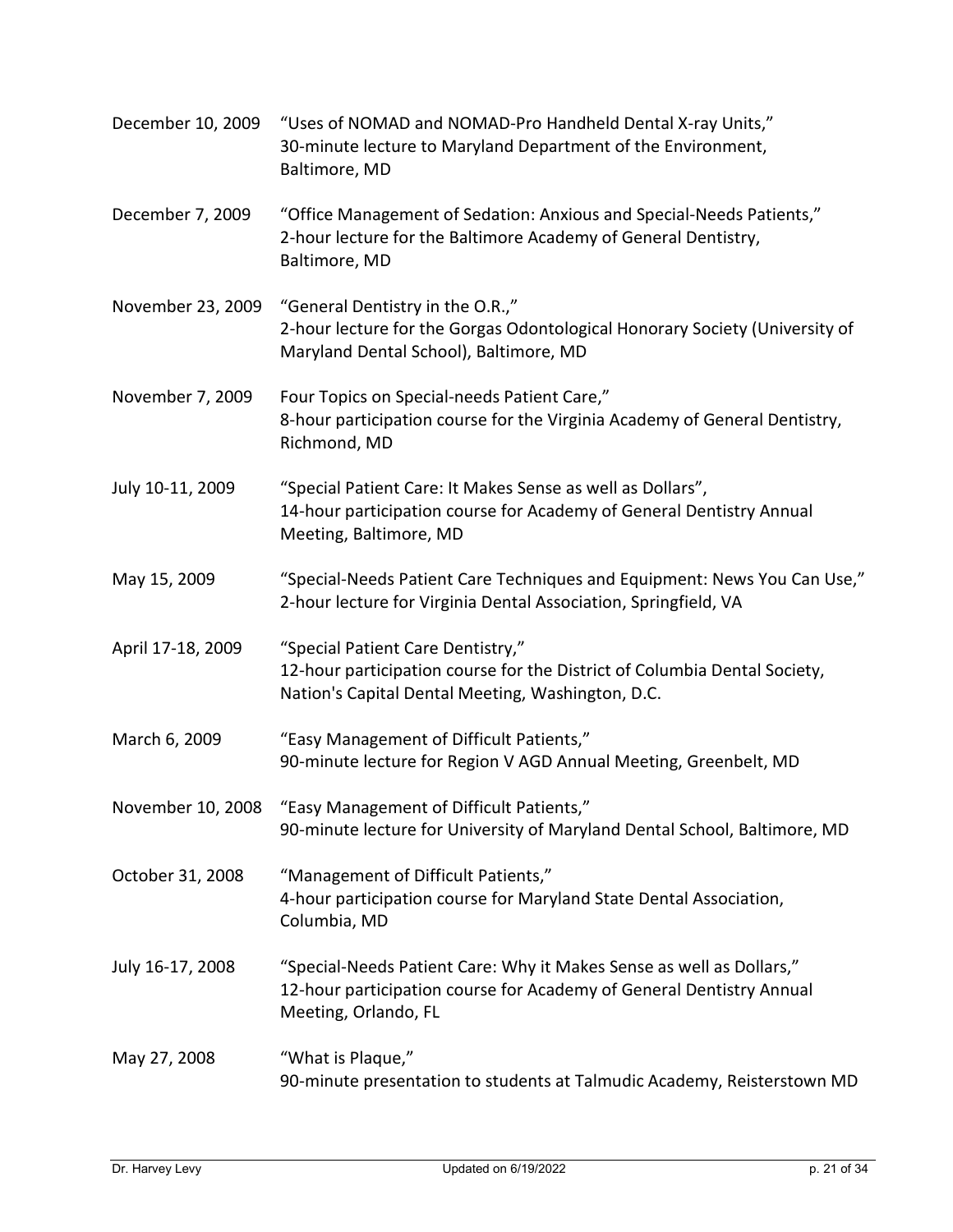| March 14, 2008    | "Extractions with no fatigue and few fractures,"<br>2-hour course for Special Care Dentistry Association Annual Meeting, San<br>Antonio, TX                                  |
|-------------------|------------------------------------------------------------------------------------------------------------------------------------------------------------------------------|
| March 15, 2008    | "Goldenhar Syndrome: Hemifacial Microsomia /Oculo-Auricular Vertebral<br>Spectrum," 1-hour seminar for Special Care Dentistry Association Annual<br>Meeting, San Antonio, TX |
| January 14, 2008  | "Special Care Dentistry for Dental Residents,"<br>4-hour participation seminar for University of MD, AEGD residents,<br>Baltimore, MD                                        |
| January 12, 2008  | "Special Patient Care for Hygienists,"<br>3-hour participation seminar for Howard County Dental Hygiene Association<br>and Howard County Dental Association, Columbia, MD    |
| November 12, 2007 | "Special Patient Care Dentistry,"<br>8-hour participation course for the MD AGD Mastership tract, Elkridge, MD                                                               |
| June 21, 2007     | "Hospital Dentistry,"<br>4-hour participation course, Maryland State Dental Association,<br>Columbia, MD                                                                     |
| May 3, 2007       | "Operations for Octogenarians,"<br>2-hour lecture for Special Care Dentistry Annual Meeting, Denver, CO                                                                      |
| May 2, 2007       | "General Dentistry in the OR: Huntington's Disease,"<br>2-hour lecture for Special Care Dentistry Association and National Oral Health<br>Conference, Denver, CO             |
| July 1-3, 2006    | "Special Care Dentistry,"<br>12-hour participation course for Academy of General Dentistry Annual<br>Meeting, Denver, CO                                                     |
| June 11, 2006     | "Extractions with No Fatigue and Few Fractures,"<br>2-hour course with Dr. Matt Hayat for Special Care Dentistry Association,<br>Chicago, IL                                 |
| June 10, 2006     | "Klippel-Feil Syndrome-Dental Management in the OR,"<br>1-hour lunch and learn for Special Care Dentistry Association" Chicago, IL                                           |
| April 21, 2006    | "Martial Arts in Dentistry," 1-hour lecture on Biomechanics in Exodontia for<br>Kyusho Jitsu Kenkyukai, Dillman Karate International, Madison, WI                            |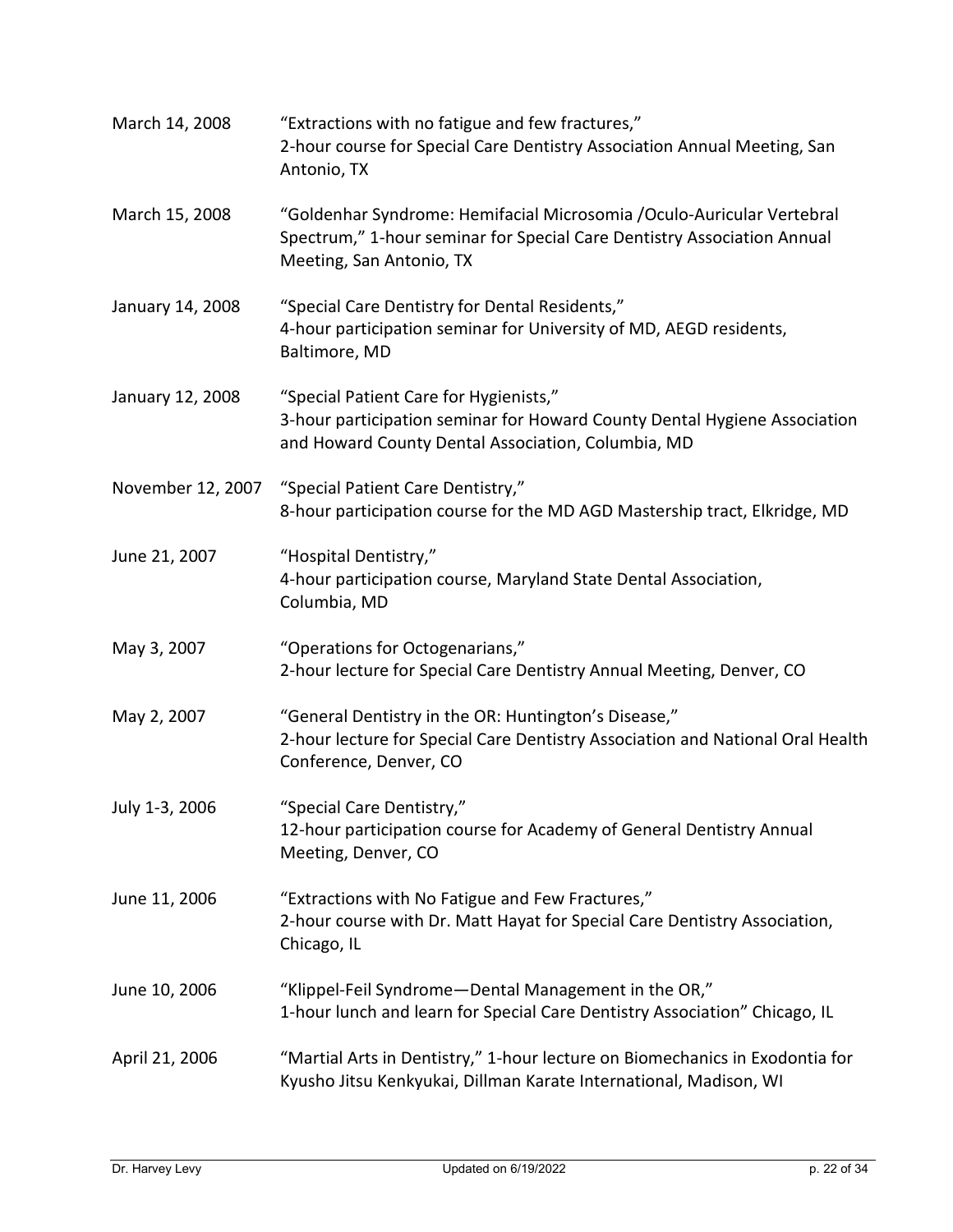| July 13-15, 2005  | "Special Patient Care,"<br>12-hour participation course for the AGD Annual Meeting, Washington, DC                                                                           |
|-------------------|------------------------------------------------------------------------------------------------------------------------------------------------------------------------------|
| April 15, 2005    | "The General Dentist in the OR,"<br>1-hour lecture for Special Care Dentistry Association Annual Meeting,<br>Washington, DC                                                  |
| October 12, 2002  | "Hospital Dentistry for the GP,"<br>4-hour participation course for Maryland State Dental Association                                                                        |
| April 2001        | "Everything You Wanted to Know About Geriatric Dentistry,"<br>2-hour lecture for Maryland Aging Network, Ocean City, MD                                                      |
| April 22, 1994    | "Treating the Developmentally Disabled Patient"<br>7-hour lecture, Maryland Academy of General Dentistry, Baltimore, MD                                                      |
| August 1993       | "Dentistry for the Handicapped and Hospitalized,"<br>1-hour Lunch and Learn for the MSDA Chesapeake Dental Meeting,<br>Baltimore, MD                                         |
| January 1992      | "Pediatric Dental Anomalies,"<br>1-hour lecture for Frederick Memorial Hospital medical staff, Frederick, MD                                                                 |
| <b>April 1991</b> | "Dilantin Gingival Hyperplasia: a 10 Year Case Review,"<br>1-hour lecture for Federation of Special Care Organizations, Chicago, IL                                          |
| September 1990    | "Oral Hygiene for the Institutionally Retarded,"<br>1-hour lecture for Potomac Center, Hagerstown, MD                                                                        |
| May 1990          | "Staff In-Service training in oral health care,"<br>1-hour lecture for Victor Cullen Center, Sabillasville, MD                                                               |
| April 1989        | "Dental Care for the Deaf" (delivered in American Sign Language, to high<br>school students), for Maryland School for the Deaf, Frederick, MD                                |
| February 1989     | "Dental Care for the Deaf" (delivered in American Sign Language, to middle<br>school students), for Maryland School for the Deaf, Frederick, MD                              |
| October 1988      | "Portable Dental Units for Nursing Homes," for the Washington/Frederick<br>County Nursing Homes Association, Frederick, MD                                                   |
| August 1988       | "The Stepladder Approach to Treatment of the Handicapped,"<br>1-hour lecture for 9th Congress of International Association of Dentistry for<br>Handicapped, Philadelphia, PA |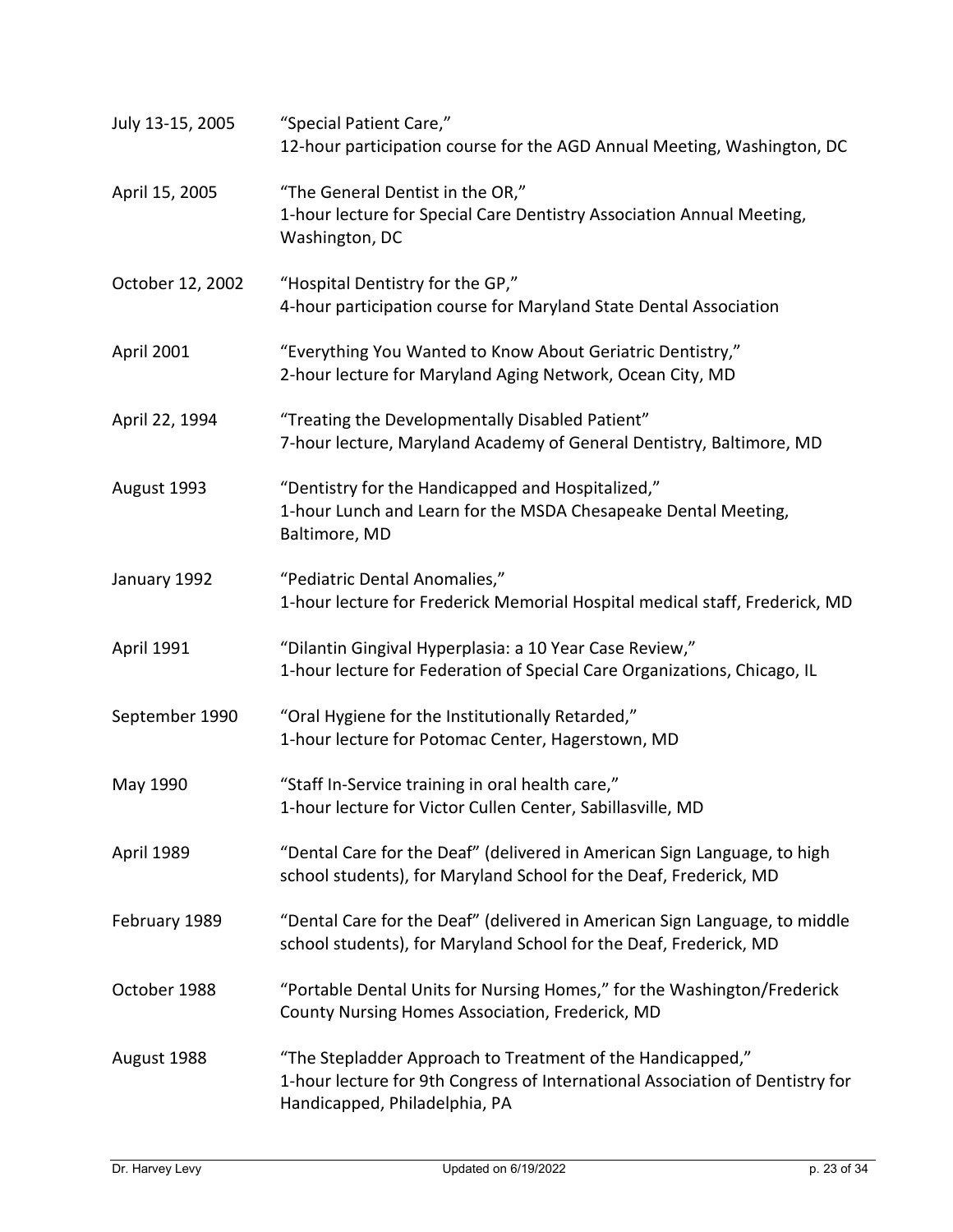| March 1988       | "Oral Hygiene for Preschoolers," for Church of the Brethren, Frederick, MD                                                                    |
|------------------|-----------------------------------------------------------------------------------------------------------------------------------------------|
| May 1987         | "Cosmetic and Reconstructive Dentistry," for Parents without Partners,<br>Frederick, MD                                                       |
| April 1986       | "The Winning Smile: Cosmetic Dentistry," for Lifestyles International,<br>Sheraton Inn, Frederick, MD                                         |
| October 1985     | "Hospital Dentistry for Special Patients," for Frederick/Washington County<br>Dental Hygienists Association, Frederick, MD                    |
| February 1985    | "Ideal Dentistry," for Way Station, Frederick, MD                                                                                             |
| January 1985     | "Dental Care for the Mentally Retarded," for Rock Creek Diagnostic Center,<br>Frederick, MD                                                   |
| <b>July 1984</b> | "Oral Manifestations of Systemic Diseases," for Frederick Memorial Hospital,<br>Frederick, MD                                                 |
| <b>July 1983</b> | "Emergency Dental Treatment," for Frederick Memorial Hospital Emergency<br>Department, Frederick, MD                                          |
| May 1982         | "CPR for Deaf or Blind," for Conference on Citizen CPR, A.H.A. and University<br>of Kansas, Kansas City, KS                                   |
| February 1982    | "Oral Hygiene for Children," for Liberty Elementary School, Frederick, MD                                                                     |
| January 1982     | "Non-verbal Communication," for Hospice of Frederick County, Frederick, MD                                                                    |
| Summer 1981-89   | "Geriatric Dental Care," annual staff in-service for Home for the Aged,<br>Northampton Manor, and Frederick Health Care Center, Frederick, MD |
| November 1981    | "Communication with the Dying Patient," for Hospice of Frederick County,<br>Frederick, MD                                                     |
| February 1981    | "Oral Home Care for the Mentally Retarded," for Community Living, Inc.,<br>Frederick, MD                                                      |
| Fall 1980-86     | "Dental Radiology,"<br>16 lectures in a 100 hour three-credit course, for Frederick Community<br>College, Frederick, MD, Fall semesters       |
| December 1980    | "Oral Hygiene for the Deaf," for Maryland School for the Deaf, Frederick, MD                                                                  |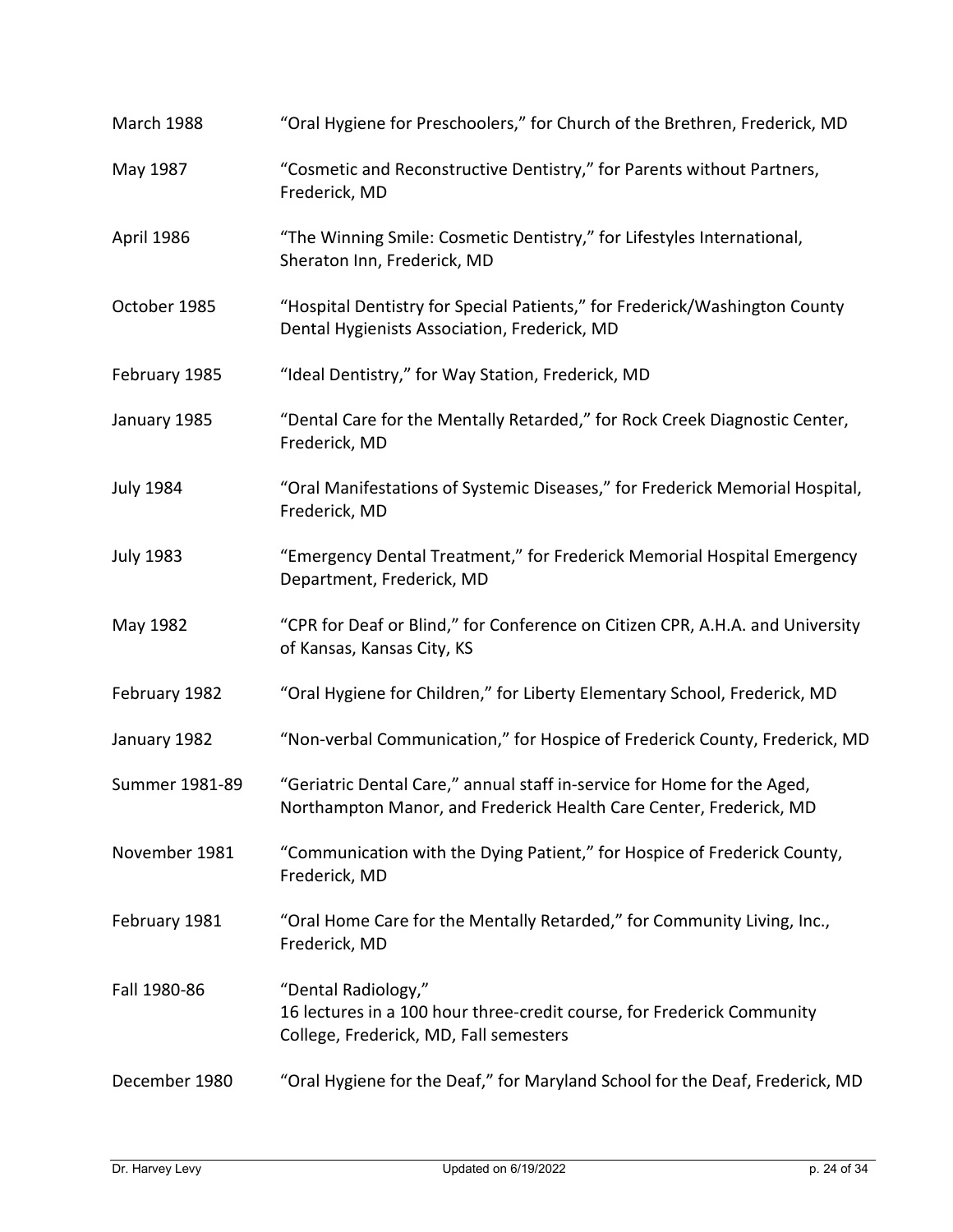| June 1979-80                       | "Treatment Planning," weekly lectures for dental residents and staff;<br>University of Pennsylvania; Philadelphia, PA, whole year course          |
|------------------------------------|---------------------------------------------------------------------------------------------------------------------------------------------------|
| February 1980                      | "Dentistry for the Physically Handicapped";<br>2-hour lecture to dental residents and students at University of Pennsylvania;<br>Philadelphia, PA |
| June 1979                          | "The Oral Exam"; 2-hour lecture at Ingham Medical Center; Lansing, MI                                                                             |
| <b>March 1979</b>                  | "Hospital Emergency Room Dental Treatment";<br>2-hour lecture at Ingham Medical Center; Lansing, MI                                               |
| <b>March 1979</b>                  | "Oral Signs of Leukemia and Anemia";<br>2-hour lecture at Michigan State University Medical School; E. Lansing, MI                                |
| September 1978                     | "Anterior Restorative Procedures and Acid Etch Techniques",<br>2-hour lecture for Central District Dental Society; Lansing, MI                    |
| April 1978                         | "Oral Hygiene for the Mentally Retarded," for Moore Center, Lansing, MI                                                                           |
| <b>March 1978</b>                  | "Dental Emergencies for Nursing Staff," for Michigan State University Medical<br>School, East Lansing, MI                                         |
| <b>March 1978</b>                  | "Dental Emergencies for Primary Care Physicians," for Michigan State<br>University Medical School, East Lansing, MI                               |
| September 1977                     | "Medical Emergencies in the Dental Office," for Michigan Heart Association<br>and E.W. Sparrow Hospital, Lansing, MI                              |
| June 1977                          | "Common Dental Problems in Children,"<br>2-hour lecture for Ingham Medical Center, Lansing, MI                                                    |
| June 1977                          | "Emergency Dental Procedures for Physicians,"<br>2-hour lecture for Ingham Medical Center; Lansing, MI                                            |
| June 1977                          | "Oral Pathology in Family Practice,"<br>2-hour lecture for Ingham Medical Center, Lansing, MI                                                     |
| May 1977                           | "Oral Manifestations of Pediatric Systemic Diseases,"<br>2-hour lecture for Ingham Medical Center, Lansing, MI                                    |
| <b>MENTORSHIPS</b><br>1990-present | Mentored 50+ dentists, one-to-one, in office and at Frederick Memorial<br>Hospital for training and CE credits.                                   |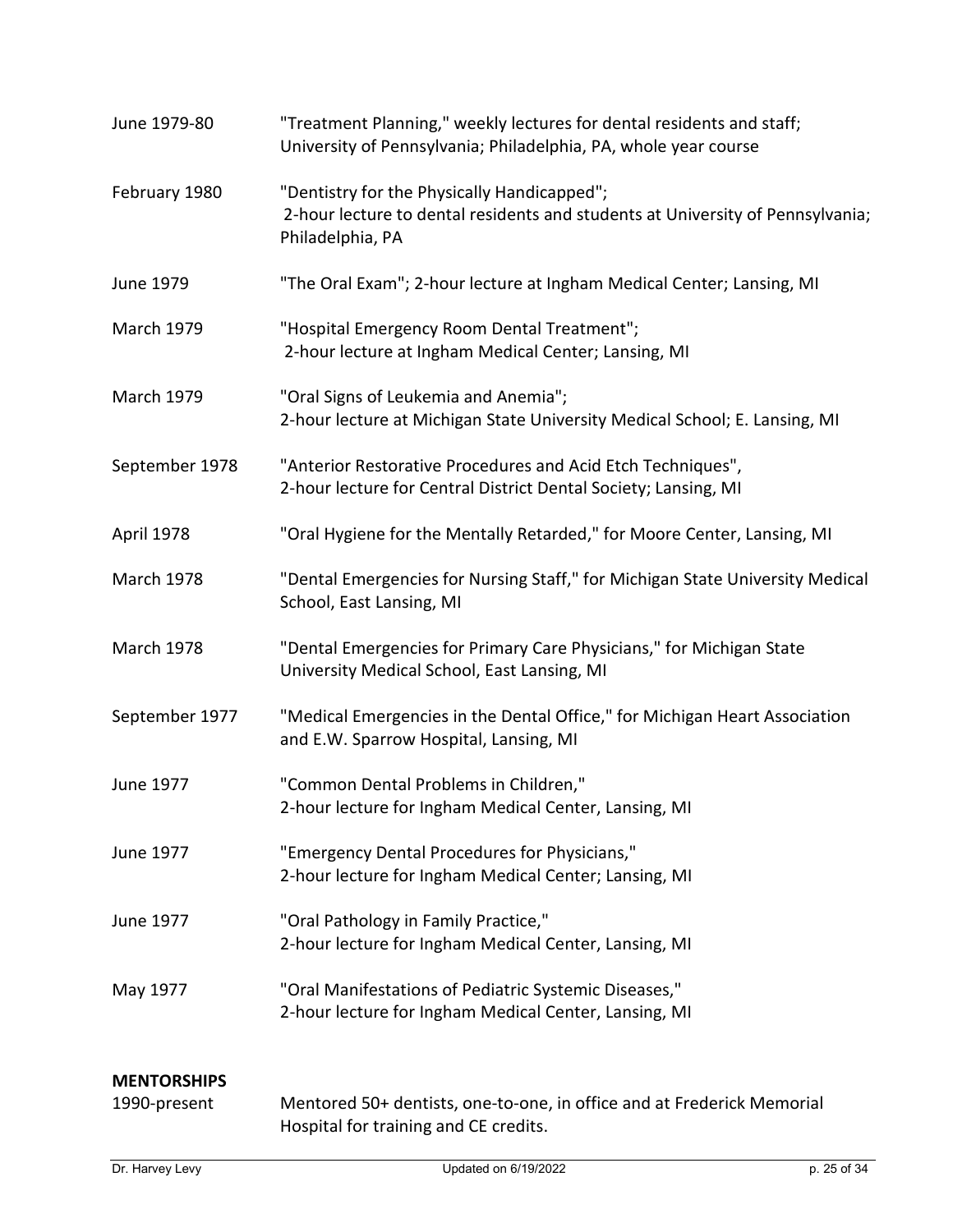## **SERVICE FOR ORGANIZATIONS**

| 2017-present                                           | Member, Advisory Board; Hagerstown Community College Dental Hygiene<br>and Dental Assistant programs           |
|--------------------------------------------------------|----------------------------------------------------------------------------------------------------------------|
| 2015-present                                           | Member, Advisory Board to New Jersey Health Professionals Development<br>Institute                             |
| 2005-present                                           | Parliamentarian, Maryland Academy of General Dentistry                                                         |
| 1980-present                                           | Member, Board of Directors, Community Living, Inc. (group homes for the<br>mentally challenged), Frederick, MD |
| 2012-present, '09,<br>'06, '03, 1999, '95,<br>'92, '89 | Chief, Dept. of General Dentistry, Frederick Memorial Hospital,<br>Frederick, MD                               |
| 1980-present                                           | Advisor, Home for the Aged, Frederick, MD                                                                      |
| 2010-16<br>2006-08, 1989-03                            | Delegate or Alternate to Academy of General Dentistry Annual Meeting                                           |
| 2003-2010                                              | Chairman, Constitution & Bylaws Committee, Maryland Academy of General<br>Dentistry                            |
| 2002-07                                                | Vice-Regent (MD), Academy of Dentistry International                                                           |
| 1995                                                   | Registration Chairman for Academy of General Dentistry Annual Meeting,<br>Baltimore, MD                        |
| 1994-95                                                | Member, Council on Dental Education, Maryland State Dental Association                                         |
| 1992                                                   | Campaign Manager for Dr. Fred Magaziner for President-Elect of Academy of<br><b>General Dentistry</b>          |
| 1992-2003                                              | Executive Director, Maryland Academy of General Dentistry                                                      |
| 1992-95                                                | Consultant and Member, Council on Dental Health and Public Information,<br><b>MD State Dental Association</b>  |
| 1992-95                                                | Region IV Representative for American Society for Geriatric Dentistry                                          |
| 1992-95                                                | Member, Health Advisory Committee, Maryland Dept. of Health and<br><b>Mental Hygiene</b>                       |
| 1991-92                                                | President, Maryland Academy of General Dentistry                                                               |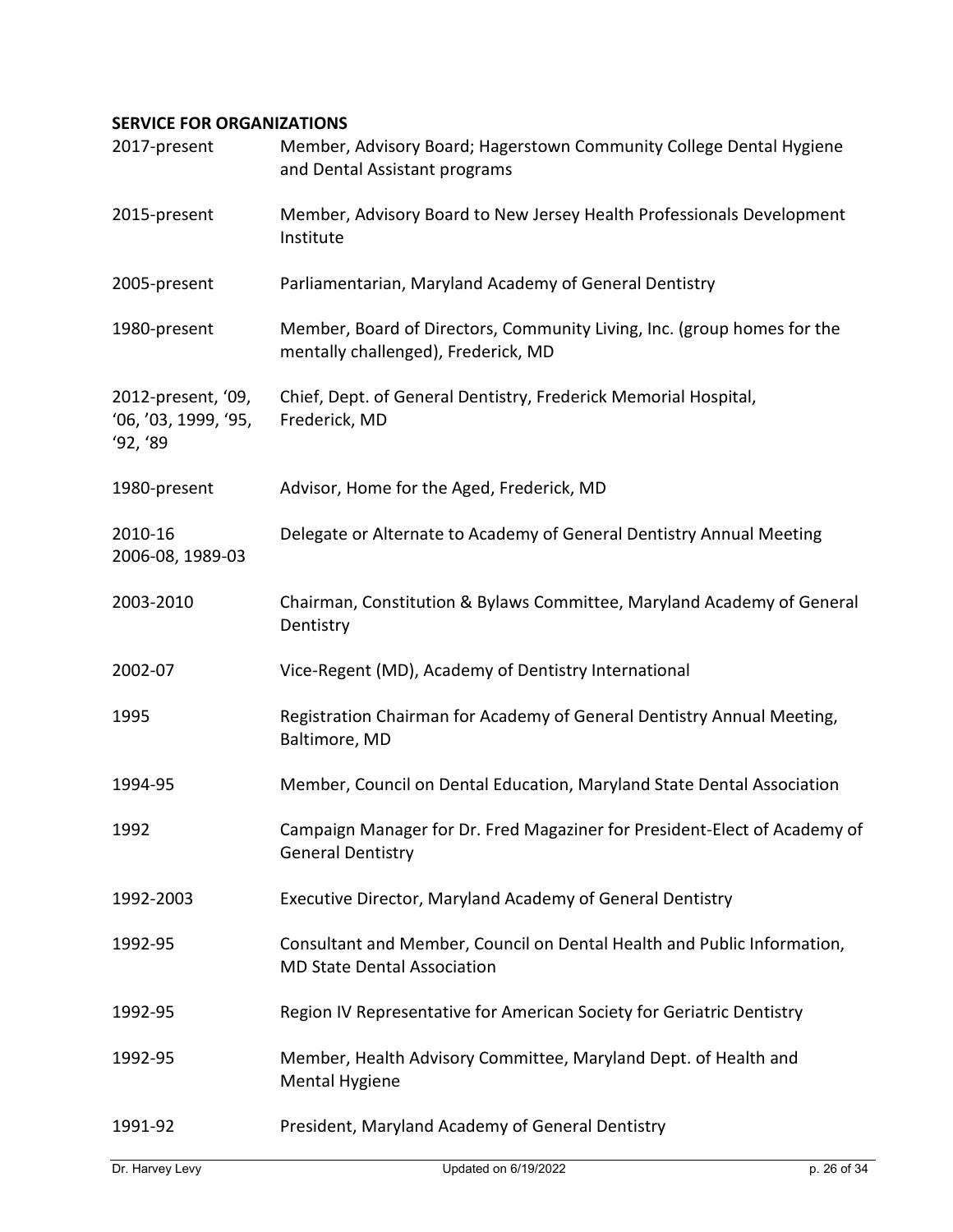- 1991-92 Chairman, Council on Dental Health, Maryland State Dental Association
- 1990-91 President, Maryland Academy of General Dentistry
- 1990-94 President, Western Maryland Academy of General Dentistry
- 1990-91 Co-chairman, Council on Dental Health, Maryland State Dental Association
- 1990-93 Member, Legislative Committee, Maryland State Dental Association
- 1989-90 President-Elect, Maryland Academy of General Dentistry
- 1987-89 Secretary, Maryland Academy of General Dentistry
- 1987-91 Chairman, Continuing Education Committee, Frederick County Dental Society, Frederick, MD
- 1986-92 Member, Council on Dental Health, Maryland State Dental Association
- 1986-87 Chairman, Public Relations Committee, Frederick County Dental Society, Frederick, MD
- 1984-85 Chairman, Ethics Committee, Frederick County Dental Society, Frederick, MD
- 1983-85 Advisor, Head Start of Frederick, MD
- 1982 Chairman, Children's Dental Health Month for Frederick County, MD
- 1981 Co-chairman, Children's Dental Health Month for Frederick County, MD
- 1981-87 Member, Board of Directors, American Cancer Society, Frederick, MD Chapter
- 1981-85 Member and trainer, Hospice of Frederick, MD, Education and Training Committee
- 1980-90 Member, C.P.R. Committee, American Heart Association, Frederick, MD
- 1980-86 Member, Advisory Committee to Dental Assistant Program, Frederick Community College, Frederick, MD
- 1978-79 Advisor, Health Central Inc. (H.M.O.), Lansing, MI
- 1976-79 Advisor, Head Start of Lansing, MI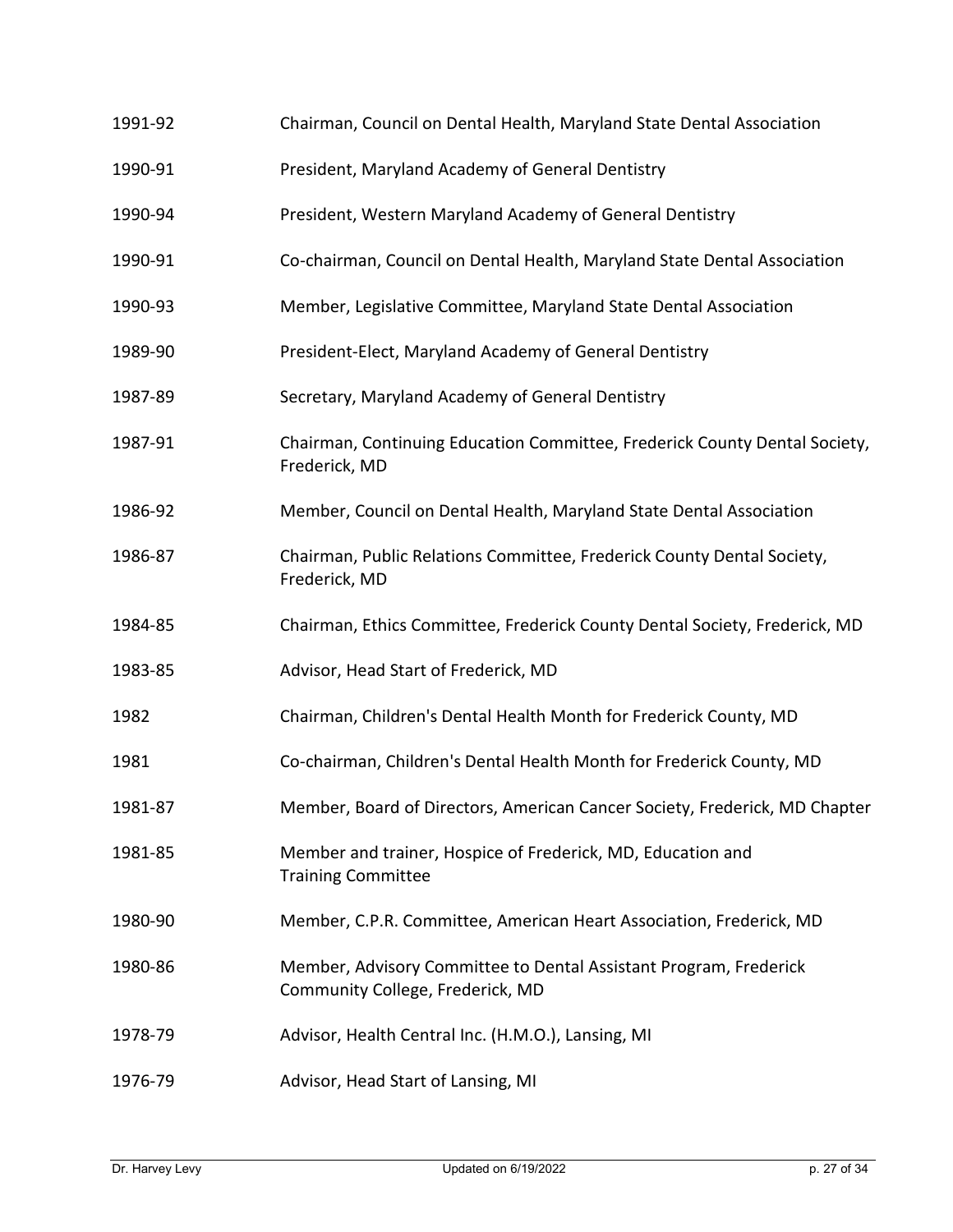| <b>CONSULTANT</b><br>2014-present | Buckingham's Choice Nursing Home, Adamstown, MD                                                                                                                          |
|-----------------------------------|--------------------------------------------------------------------------------------------------------------------------------------------------------------------------|
| 2014-present                      | Mentor for University of Maryland Dental Externship program                                                                                                              |
| 2010-present                      | Hagerstown Community College, Curriculum Advisory Committee for HCC's<br>Dental Program                                                                                  |
| 2010-present                      | Hagerstown Community College, Dental Auxiliary programs,<br><b>Externship Mentor</b>                                                                                     |
| 2002-present                      | Journal of Academy of General Dentistry, editorial reviewer                                                                                                              |
| 1988-present                      | Frederick Health Care Center (now Golden Living Center), Frederick, MD<br>(nursing home), dentist consultant                                                             |
| 1983-present                      | Way Station, Inc., Frederick, MD (psycho-social rehabilitation program),<br>dentist consultant                                                                           |
| 1980-present                      | Consultant as expert witness on dental cases for several U.S. law firms                                                                                                  |
| 1980-present                      | Record Street Home, Frederick, MD (nursing home), dentist consultant                                                                                                     |
| 2001-03                           | Getanswers.com, Medical Health Professional consulting service                                                                                                           |
| 1990-95                           | Potomac Center, Hagerstown, MD (state Institution for the<br>mentally challenged)                                                                                        |
| 1989-91                           | Victor Cullen Center; Sabillasville, MD (state Institution for mentally<br>challenged adults)                                                                            |
| 1984-2004                         | Medically Dedicated (medical-legal consulting service), Washington, DC                                                                                                   |
| 1984-2004                         | Bethesda Lutheran Homes (group homes for mentally challenged),<br>Frederick, MD                                                                                          |
| 1980-90                           | Instructor and Instructor-Trainer, American Heart Association, Frederick, MD                                                                                             |
| April 12, 2022                    | <b>MEDIA APPEARANCES (PODCASTS, TV AND ARTICLES)</b><br>Podcast Interview with Dr Richard Madow on the "Rich Madow Show"<br>available by subscription to Madow On Demand |

August 2021 "Best Places to Work" Frederick Magazine pp 81-84 [\(PDF of Article\)](https://www.drhlevy.com/wp-content/uploads/2022/01/2022_BestPlacestoWork.pdf)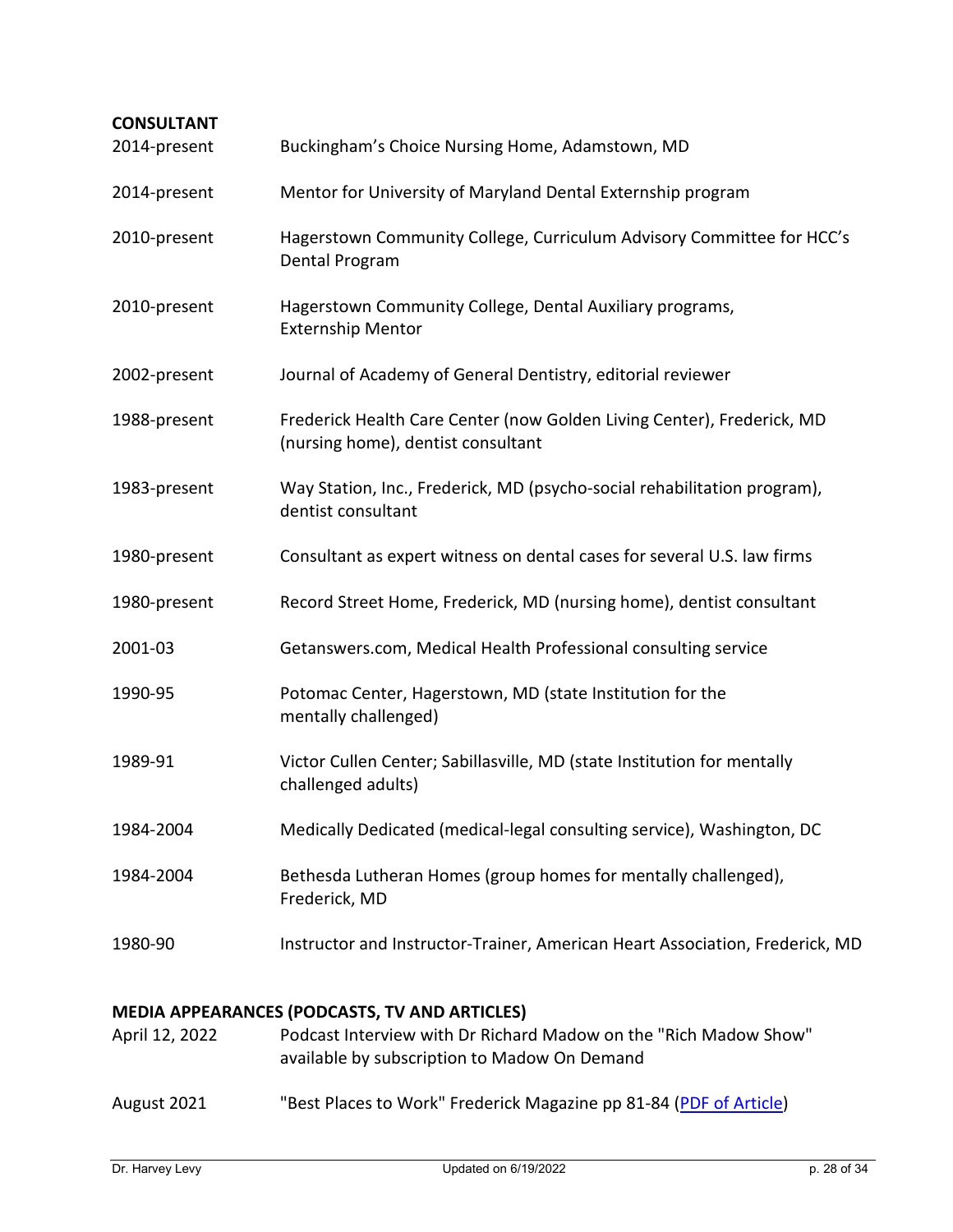| Feb/March 2021                | "Keep That Appointment: Why you shouldn't ignore your child's oral health<br>during the COVID-19 pandemic" by Gina Gallucci White, Frederick's Child p<br>34-35 (PDF of Article) |
|-------------------------------|----------------------------------------------------------------------------------------------------------------------------------------------------------------------------------|
| <b>Fall 2020</b>              | The Generalist, Maryland AGD; Six-time LLSR Awardee (PDF of Article)                                                                                                             |
| October 2020                  | "Rolando Mia Discusses Current Events in Dentistry with Dr. Harvey Levy,"<br>Dental Voice Season 2 Podcast by Zyris (Link to Video)                                              |
| <b>June 2020</b>              | "How one Frederick dental practice is protecting its patients, staff amid<br>pandemic," Frederick News Post (PDF of Article)                                                     |
| February 2019                 | "Giving is a way of life for Maryland dentist," ADA News (Link to Article / PDF<br>of Article)                                                                                   |
| <b>July 2017</b>              | "Congratulations Dr. Harvey Levy," MSDA Newsletter, 51: 7, p. 3<br>(PDF of Article / Youtube Video of Acceptance Speech)                                                         |
| April 2017                    | Tufts University Alumni 2017 Distinguished Achievements Award Acceptance<br>Speech (Youtube Video)                                                                               |
| April 2017                    | "Giving Kids a Smile Thirteen Years & Counting," MSDA Newsletter, 51:4,<br>p. 4 (PDF of Article)                                                                                 |
| August 2016                   | "Second Generation Shares Stories," Frederick News Post                                                                                                                          |
| <b>March 2016</b>             | "Give Kids a Smile," MSDA Newsletter 50:3 pp 8-11 (PDF of article)                                                                                                               |
| <b>July 2015</b>              | "Anxious & Special Needs Patients," Dentaltown "Howard Speaks" Podcasts                                                                                                          |
| April 2015                    | "Give Kids a Smile," MSDA Newsletter April 2015, 49:4 p. 11                                                                                                                      |
| March 16, 2015                | "Give Kids a Smile Event," ADA News, March 16, 2015, 46:6 p. 16                                                                                                                  |
| March 3, 2015                 | "Give Kids a Smile Program," Frederick News Post, March 3, 2014, p. A-11                                                                                                         |
| March 2014                    | "Give Kids a Smile Recap," MSDA Newsletter, March 2014, 48:3 p. 1                                                                                                                |
| March 3, 2014<br>Feb 18, 2014 | "Giving Kids a Big Smile," ADA News, p. 12<br>"Give Kids a Smile Day," The Frederick News-Post, p. C-1                                                                           |
| August 21, 2013               | "Local companies recognized as best family-friendly places to work,"<br>The Frederick News-Post, p. B-4                                                                          |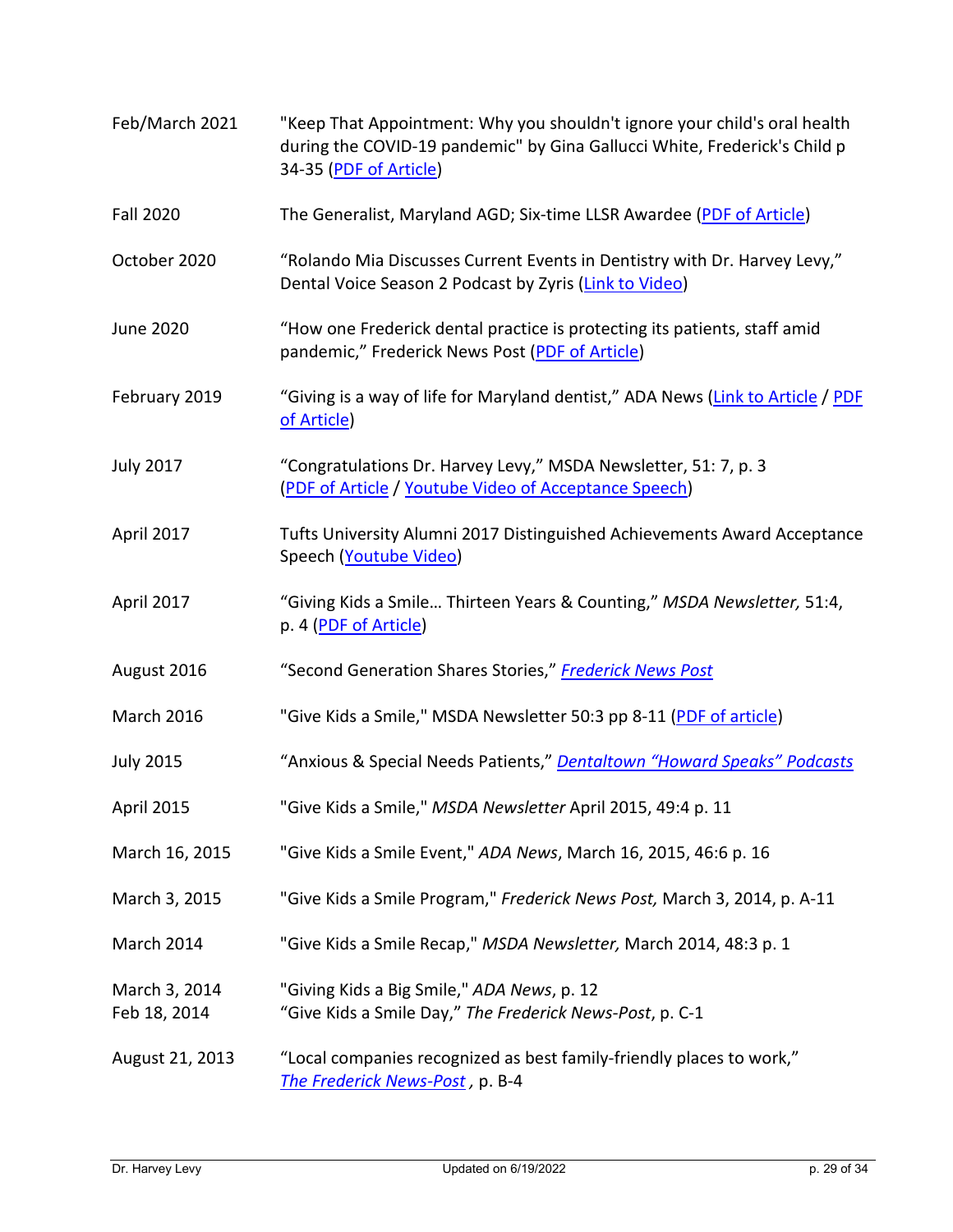| <b>July 2013</b>  | "The Best We Can Do for Our Patients" (updated), by Regina Klabin, Doctor of<br>Dentistry, Sunshine Publishing Co. (PDF of article)                          |
|-------------------|--------------------------------------------------------------------------------------------------------------------------------------------------------------|
| <b>July 2013</b>  | "Dr. Harvey Levy, Maryland," George A. Dillman (ed.), Prometheus: The<br>George Dillman Story. Kalindi Press, Chino Valley, AZ, pp. 191-3.                   |
| May 28, 2013      | "Dental care for the disabled," The Frederick News-Post, p. B-5. (Online<br>version - PDF of article - has a different title)                                |
| May 10, 2013      | "Frederick Dentist Embraces Martial Arts," The Frederick News-Post, p. B-5.<br>(PDF of article)                                                              |
| <b>March 2013</b> | Ninth Annual Give Kids A Smile Recap MSDA Newsletter March 2013 48:3<br>page 1 (archived copy not yet available)                                             |
| September 2012    | "Getting the Best Out of Your Worst Patients," Ellen Meyer (Contributions by<br>Harvey Levy,) Inside Dentistry 8:9 pp.104-110.                               |
| <b>March 2012</b> | Eighth Annual Give Kids A Smile Recap MSDA Newsletter March 2012 47:3<br>page 6                                                                              |
| Spring 2012       | "Dental Hygiene Leads to Overall Good Health," Karen Gardner, Frederick<br>News Post: Healthy Frederick, p. 6-7.                                             |
| January, 2011     | "Speaker Highlight: Harvey Levy, DMD, MAGD. 2011 WRDC Speaker on<br>"Anxious and Special-Needs Patients", Arizona Dental Association<br>Inscriptions, p. 44. |
| <b>Fall 2010</b>  | "Dr. Levy presents Special-Needs Patient Course", Maryland Academy of<br>General Dentistry Impressions, p. 11.                                               |
| August 13, 2010   | "Hall of Fame Martial Artist Blends Body and Dental Skills", Frederick News<br>Post (Slice of Life section)                                                  |
| August 9, 2010    | "HCC dental assistant grad helps during dental surgery procedure", The<br>Herald-Mail, Hagerstown, MD                                                        |
| June 21, 2010     | "A Village Approach", American Dental Association News                                                                                                       |
| June 2010         | "7 Ways to Battle Bad Breath", Gazette Health, Issue 1.                                                                                                      |
| May 2010          | "Profiles in Access to Care: Dr. Harvey Levy", Maryland State Dental<br>Association Newsletter, 45:5 p. 3.                                                   |
| April 2010        | "Frederick County Dental Society Give Kids A Smile - Blizzard Style", Maryland<br>State Dental Association Newsletter, 45:4 p. 8-9.                          |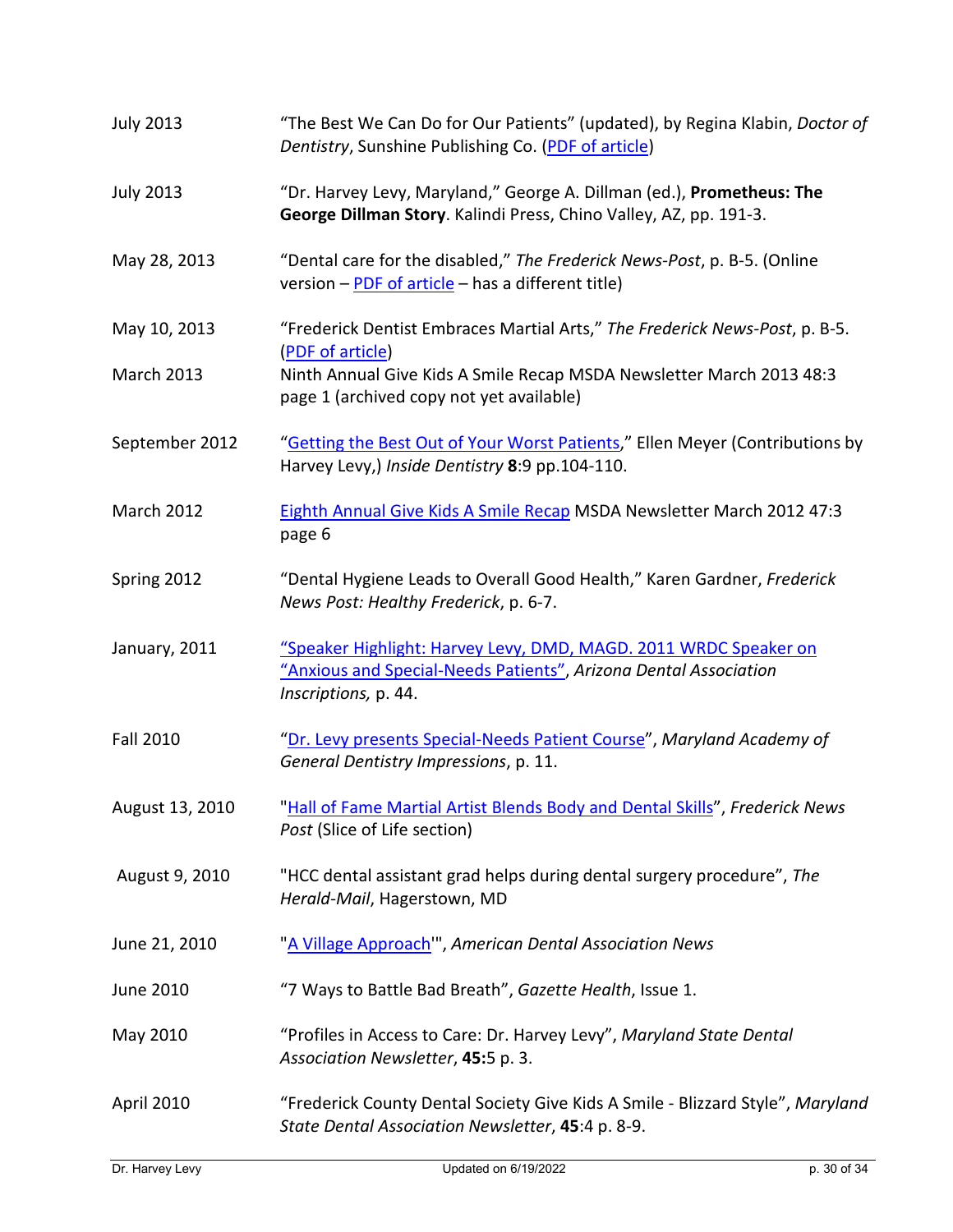| Spring 2010       | "Special-Needs Patient Care Programs", Maryland Academy of General<br>Dentistry Impressions, p. 8.                             |
|-------------------|--------------------------------------------------------------------------------------------------------------------------------|
| Spring 2010       | "Member Spotlight: Dr. Harvey Levy", DOCS Digest, Issue 1, p. 3.                                                               |
| <b>March 2010</b> | "Give Kids A Smile Program Recap" Maryland State Dental Association<br>Newsletter, 45:3 p. 1.                                  |
| Winter 2009/10    | "Dr. Harvey Levy - Dentaledu.tv", Maryland Academy of General Dentistry<br>Impressions, p. 6.                                  |
| Spring 2009       | "Special-Needs Patient Care Participation Course for the Dental Team",<br>Maryland Academy of General Dentistry, p. 8 and 10.  |
| June 12, 2009     | "Rough Economy May Take a Toll on Your Teeth", Jackie Waite interviews Dr.<br>Levy on NBC25's 5 o'clock news.                  |
| February 6, 2009  | "'Give Kids a Smile Day' Celebrated with Free Dental Care", Jacqueline Waite<br>interviews Dr. Levy on NBC25's 5 o'clock news. |
| Summer 2008       | "DOCS Awards", DOCS Digest, Issue II.                                                                                          |
| December 2007     | "The Best We Can Do For Our Patients", by Regina Klabin, Doctor of Dentistry,<br>Sunshine Publishing Co.                       |
| June 2007         | "Frederick Dentist awarded Oral Health Conference Award", MAGD News                                                            |
| Spring 2007       | "Profile: Dr. Harvey Levy & Associates, P.C. Family Dentistry",<br><b>FredMed Newsletter</b>                                   |
| February 3, 2007  | "Dentist Donates a Smile", by Ed Waters, Frederick News-Post, p. A5.                                                           |
| <b>Fall 2006</b>  | "Dr. Harvey Levy Receives AGD Lifelong Learning and Service Recognition<br>Award," Maryland AGD Impressions, 36:2, p. 6.       |
| May 25, 2006      | "Fighting A Fear of the Dentist", by Katie E. Leslie, Frederick News-Post, p. A1.                                              |
| May 25, 2006      | "In Good Health-Teeth, Terror and Mr. Tickle", by Katie Leslie, Frederick<br>News-Post                                         |
| <b>Fall 2003</b>  | "Hometown Heroes", American Olympic Torchbearers,<br><b>US Olympic Committee</b>                                               |
| August 23, 2000   | "Dr. Levy, Dr. Somerville expand offices, add latest in dental high technology"<br>by Ed Waters, Jr., Frederick News Post      |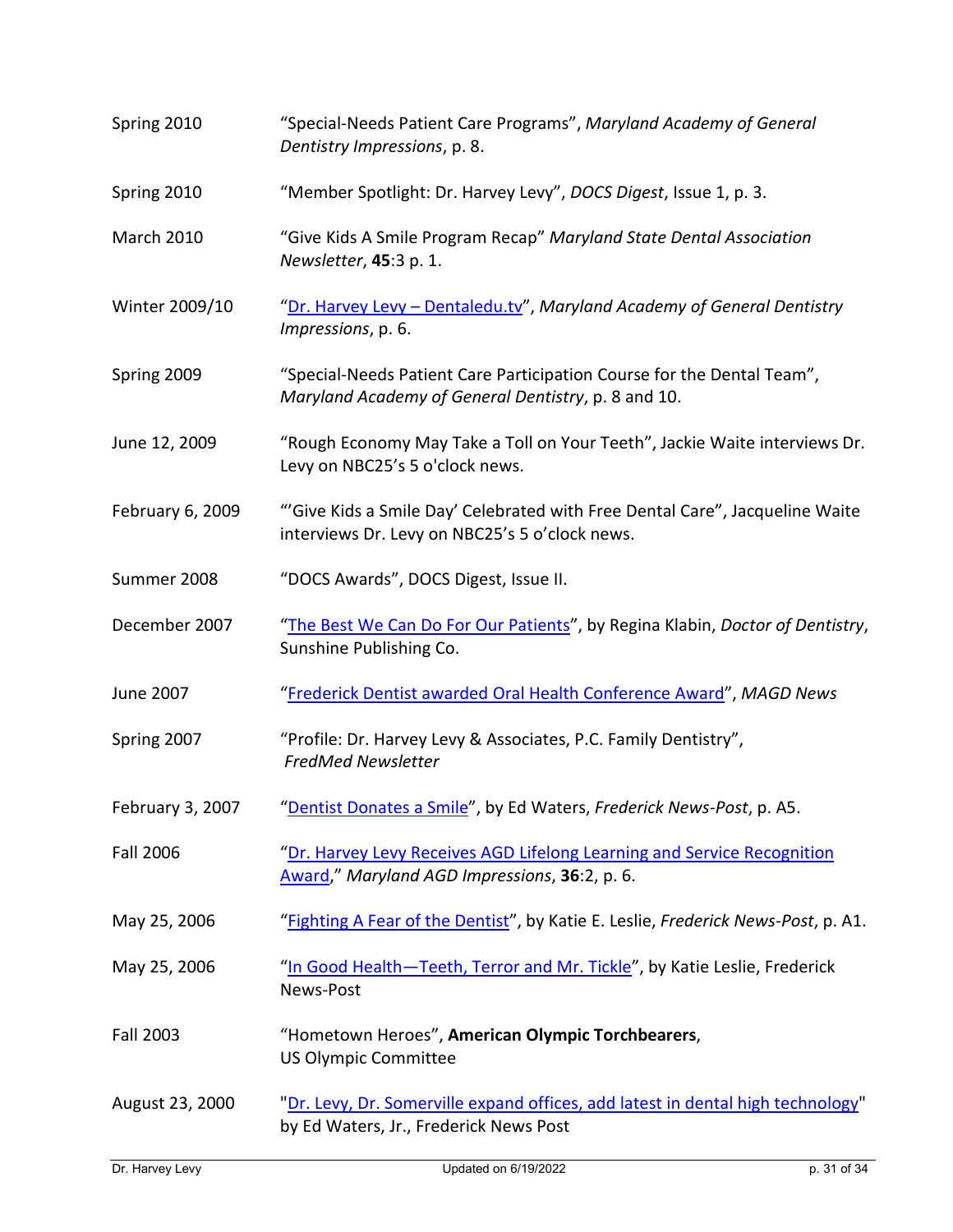| Fall 1992           | "Board Member Spotlight", Community Living News, Community Living, Inc.<br>Frederick, MD.                            |
|---------------------|----------------------------------------------------------------------------------------------------------------------|
| September 1992      | "Frontlines", Journal of the Academy of General Dentistry.                                                           |
| April 29, 1992      | "Open Wide- Issues in Dentistry," Guest speaker on Fox Channel 45<br>TV, with host Dr. Fred Magaziner, Baltimore, MD |
| <b>July 1988</b>    | "Video Journal of Dentistry", Video Journal of the Academy of General<br>Dentistry 1:1                               |
| August 1981         | "He Blends Communication with Dentistry", Journal of the Maryland State<br>Dental Association, 24:2, p.72.           |
| <b>CERTIFICATES</b> |                                                                                                                      |
| 2007-present        | PACE CE sponsor #317384 for the Academy of General Dentistry                                                         |
| 2007                | DOCS Oral Sedation Dentistry, Washington, D.C.                                                                       |
| 2003                | CHS-III Homeland Security-III by American Board for Certification in Homeland<br>Security, badge #249                |
| 1980-present        | Advanced Life Support: provider, American Heart Association                                                          |
| 1976-1990           | Basic Life Support: instructor-trainer, American Heart Association                                                   |
| 1976-1992           | Basic Life Support: instructor, American Heart Association                                                           |
| 1974-present        | Basic Life Support: provider, American Heart Association                                                             |
| <b>MEMBERSHIPS</b>  |                                                                                                                      |
|                     | Academy of General Dentistry                                                                                         |
|                     | Academy of Dentistry for the Handicapped (renamed Academy of Dentistry                                               |
|                     | for Disabled Persons)                                                                                                |
|                     | Academy of Dentistry International                                                                                   |
|                     | American Association of Hospital Dentists                                                                            |
|                     | American Association of Integrative Medicine                                                                         |
|                     | American Board of Forensic Dentistry                                                                                 |
|                     | American College of Forensic Examiners                                                                               |
|                     | <b>American Dental Association</b>                                                                                   |
|                     | American Society for Geriatric Dentistry                                                                             |
|                     | Dental Organization for Conscious Sedation<br><b>Frederick County Dental Society</b>                                 |
|                     |                                                                                                                      |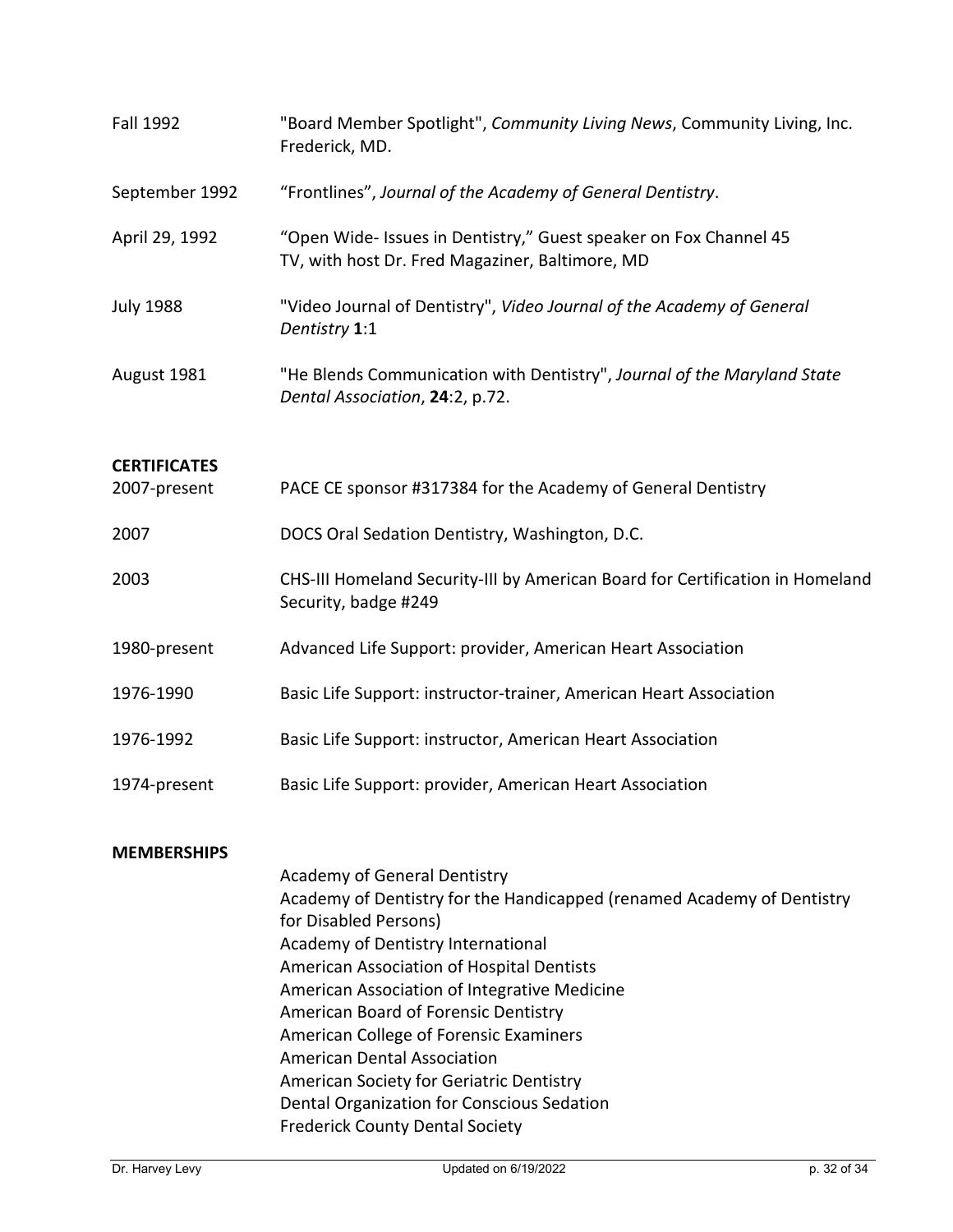International Association for Disability and Oral Health International College of Dentists Maryland Academy of General Dentistry Maryland State Dental Association American College of Dentists

### **VOLUNTEERISM/PRO BONO SERVICES**

| September 2018 | 1 week Mission Trip to Guatemala for Spear Open Wide Foundation                                                                                   |
|----------------|---------------------------------------------------------------------------------------------------------------------------------------------------|
| 2005-present   | Give Kids A Smile - Free dental care for 50 children first Friday every February                                                                  |
| 1989-present   | Pro bono comprehensive dental care for many patients through the Maryland<br>Foundation of Dentistry for the Handicapped, Donated Dental Services |
| 1974-present   | Many dental presentations to elementary school during February Children's<br>Dental Health Month                                                  |
| 1974-present   | Many dental presentations to nursing and assisted living homes' staff                                                                             |
| 1974-present   | Many dental presentations to religious and lay groups                                                                                             |
| 1974-present   | Many dental presentations to dental professional groups (meetings, study<br>clubs, gatherings)                                                    |

#### **CERTIFICATIONS IN SPECIAL SKILLS**

| 2021 | Master rank Fifth dan Black Belt in Dillman Karate International Ryu Kempo By<br>Grandmaster Chris Thomas, Indianapolis, IN              |
|------|------------------------------------------------------------------------------------------------------------------------------------------|
| 2021 | Third dan Black Belt Small Circle Jiu Jitsu, Professor Leon Jay, Surrey, UK                                                              |
| 2020 | Second dan Black Belt Modern Arnis Training System, Grand Master Ken<br>Smith                                                            |
| 2019 | First dan Black Belt Modern Arnis Training System, Grand Master Ken Smith                                                                |
| 2018 | Master rank Fourth dan Black Belt Kyusho Jitsu Kenkyukai, Grand Master Chris<br><b>Thomas</b>                                            |
| 2018 | Second dan Black Belt Small Circle Jiu Jitsu, Professor Leon Jay                                                                         |
| 2017 | Master rank Fourth dan Black Belt Ryukyu Kemp Tode-jitsu, Dillman Karate<br>International, Grand Masters Chris Thomas and George Dillman |